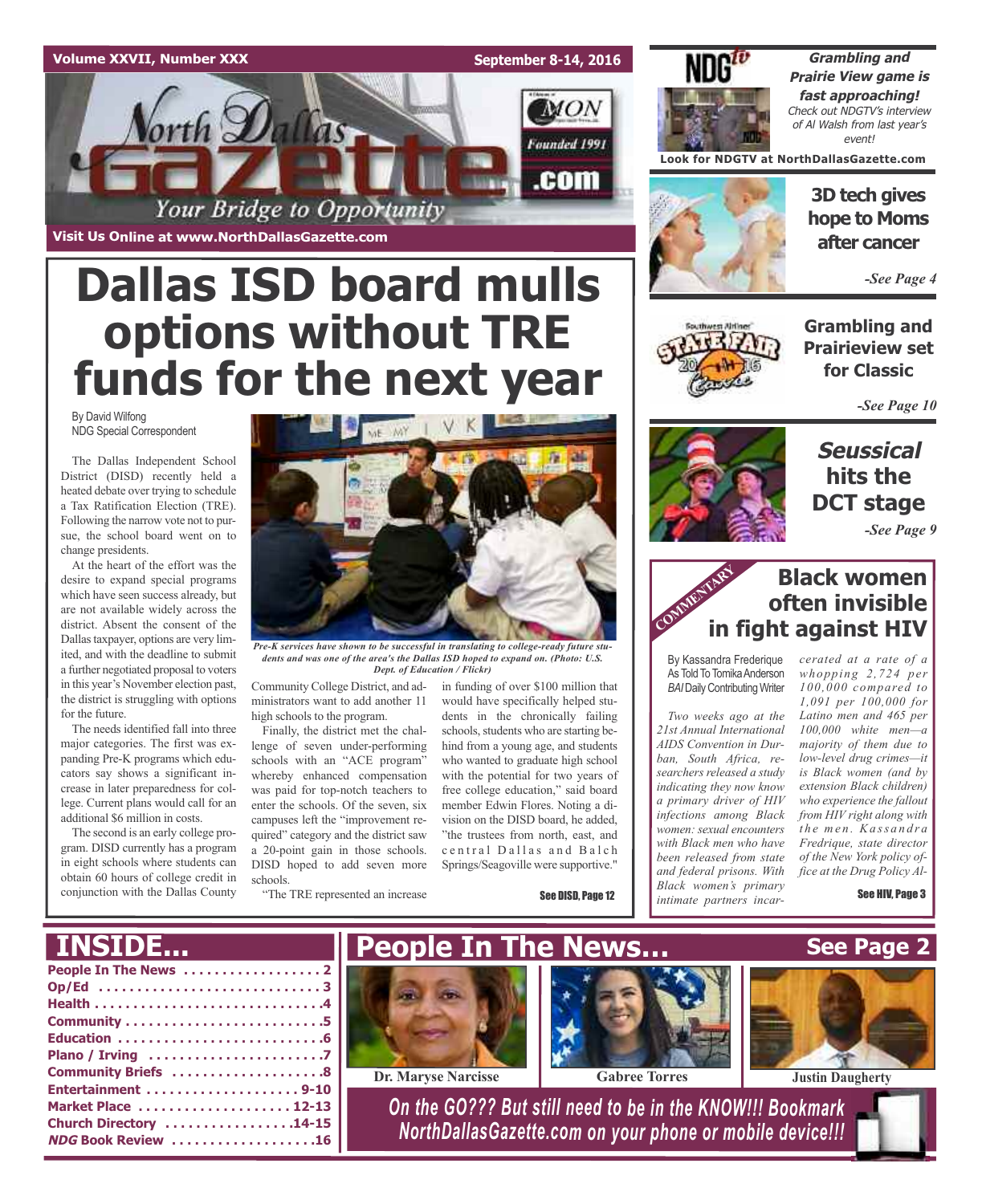### **People in the News www.NorthDallasGazette.com**

## **Dr. Maryse Narcisse**

Dr. Maryse Narcisse of the popular Fanmi Lavalas Party is fighting to show that democracy still exists in Haiti. Like many, her candidacy is a second-time run post the 2015 presidential election plagued with electoral fraud. After an official recount, it was concluded that Dr. Narcisse had indeed won the 2015 election with 61% of the votes.

Her widely acknowledged political party, Fanmi Lavalas, vigorously represents Haiti's poor. The return of the party is welcomed within Haiti as it had



been excluded from previous elections post the second coup d'état of former Haitian President Jean-Bertrand Aristide in 2004. Dr. Narcisse hopes that this time; they are provided with

## **Gabree Torres**

When you first walk into the lobby of Park Place Motorcars Arlington, you're sure to be captivated by Gabree Torres. The 23-yearold sales greeter is vivacious and charming. But there's more than meets the eye to this energetic young lady.

Torres is finishing her Masters of Social Work degree at the University of Texas at Arlington. And she'll leave her mark on the campus before she graduates in December.

Earlier this year, she was selected to paint a horse



sculpture for the UTA Spirit Horse project.

"I saw a flyer on a bulletin board and only had two days until the deadline to submit my design," said Torres, "but I knew this opa fair and free election. With a Doctorate of Med-

icine from the State University of Haiti, Dr. Narcisse is also a longtime advocate for democracy, healthcare and education. The candidate boasts previous seats as the National Coordinator of the Executive Committee of the Organization Fanmi Lavalas, Board Member of the Aristide Foundation, and Public Health Consultant to date. With her vast experience and popularity in Haiti, Narcisse is the likely front-runner to win the 2016 election and become the 42nd president of Haiti. Her election into the position would be subsequent to Haiti's former president, Michel Martelly whose term ended in political crisis from his governments Petro-Caribe embezzlement corruption charges, dubious business interest exposed in the leaked Panama Papers, to a failed electoral cycle marred

With her vast experience and popularity in Haiti, Narcisse is the likely frontrunner to win the 2016 election and become the 42nd president of Haiti. Her election into the position would be subsequent to Haiti's former president, Michel Martelly whose term ended in political crisis from his governments Petro-Caribe

embezzlement corruption charges, dubious business interest exposed in the leaked Panama Papers, to a failed electoral cycle marred in corruption.

"When I am president I will open the government to all parties," states Haiti presidential candidate Dr. Maryse Narcisse. "Problems of governance, hunger, environment and jobs can't be solved with only one political party."

Upon winning the presidential seat, Dr. Narcisse looks to enact "inclusive elections" to equally represent those of the wealthy and indigent communities in Haiti. She has been in the

recently unveiled at the Maverick Stampede, a UTA Welcome Week event. The final installation will be

In addition to working at Park Place Motorcars and attending school, Torres is completing an internship at a local mental health treatment facility. She also does photography for Calvary Arlington, a local church that meets at the Arlington

"I hope to work with the Domestic Violence population once I graduate," said Torres. Not surprising for a determined young lady who

later this semester.

Music Hall.

forefront of efforts to provide community-based health care and education to all Haitians. As a strong advocate for the creation of wealth, strengthening social justice, the law and environment, Dr. Narcisse intends to tackle the land problem in Haiti among other significant issues.

Methodically leading an effective campaign to aid her in the process of becoming the next president of Haiti is Dr. Maryse Narcisse's Campaign Director and Senior Adviser, Leslie Voltaire, someone considered a qualified choice as

### See NARCISSE, Page 4

seems to make an impressioneverywhere she goes.

Park Place Motorcars Arlington is a 91,000-squarefoot Mercedes-Benz dealership located at I-20 and Collins that opened December 2015.

Ken Schnitzer founded Park Place Dealerships in 1987 with a single Mercedes-Benz dealership on Oak Lawn. Today, Park Place Dealerships employs more than 2,000 people and operates 18 full-service dealerships For more information about Park Place Dealerships, visit parkplace.com

Torres had previously painted seven large murals in a San Angelo hospital while attending Angelo State University for her

portunity was mine."

Bachelor's degree in Psychology. "Gabree submitted a design that showed three students in academic regalia at commencement," said Jennifer Fox, UTA Assistant Director of Student Governance.

"The UTA Ambassadors, a group of 25 elected student leaders that serve as the official hosts and hostesses of the campus, really liked her design. The pro-

posed location for this year's Spirit Horse was near the College Park Center, the on-campus arena where commencement ceremonies are held.

"We did not advertise this when soliciting proposals, so the fact that Gabree's design also fit well with our proposed location was a nice surprise. We did ask her to add an 'athletics' component to the horse since our volleyball and basketball games are also held in the College Park Center. She quickly revised her sketches, and the end result was beautiful."

Torres' Spirit Horse was

## **Justin Daugherty**

Wheeling, WV (Black-News.com) — Justin Daugherty spent 12 years behind bars, but he has always believed that he committed the offenses leading up to his conviction because of a lack of job opportunities and lack of guidance. For that reason, in 2015 he launched JourStarr Quality Publications, LLC

(www.jourstarr.com), a small, independent press that offers second chances. JourStarr publishes quality works in the genres of fiction, poetry, creative nonfiction, and even photo journals, offering talented writers an opportunity to be



published, whether they are free or incarcerated.

"I spent the better half of my adult years behind bars. I was about 18 years old when I was arrested," Justin says. "Around that time, there was the 'Weed and Seed Initiative' that led to an increase in racial profiling by law enforcement in my area. That, and a series of bad decisions, led to my incarceration. But I knew my story didn't have to end there."

Since his release, Justin had been working in demolition and welding for the Honda Line at Yorozu Automotive, located in Tennessee. He has also been attending West Virginia Northern Community College for coursework in Small Business administration, and has been serving as director of an early-stage non-profit aimed to curb youth incarceration and drug abuse by promoting literacy and encouraging creative writing.

Justin has also been painstakingly sifting through manuscript after manuscript in search of quality material.

"My goal for the future of the company is to consistently provide groundbreaking material. Right now, we have a lineup of authors whose real lives are just as compelling as the tales they write. We plan for JourStarr to be around for the long haul, offering an opportunity for talented writers to have their works showcased properly. We stand firm in, helping all talented writers pursue their dreams, including ex-offenders, because everyone deserves a second chance."



*For the 411 in the community, go to www.northdallasgazette.com*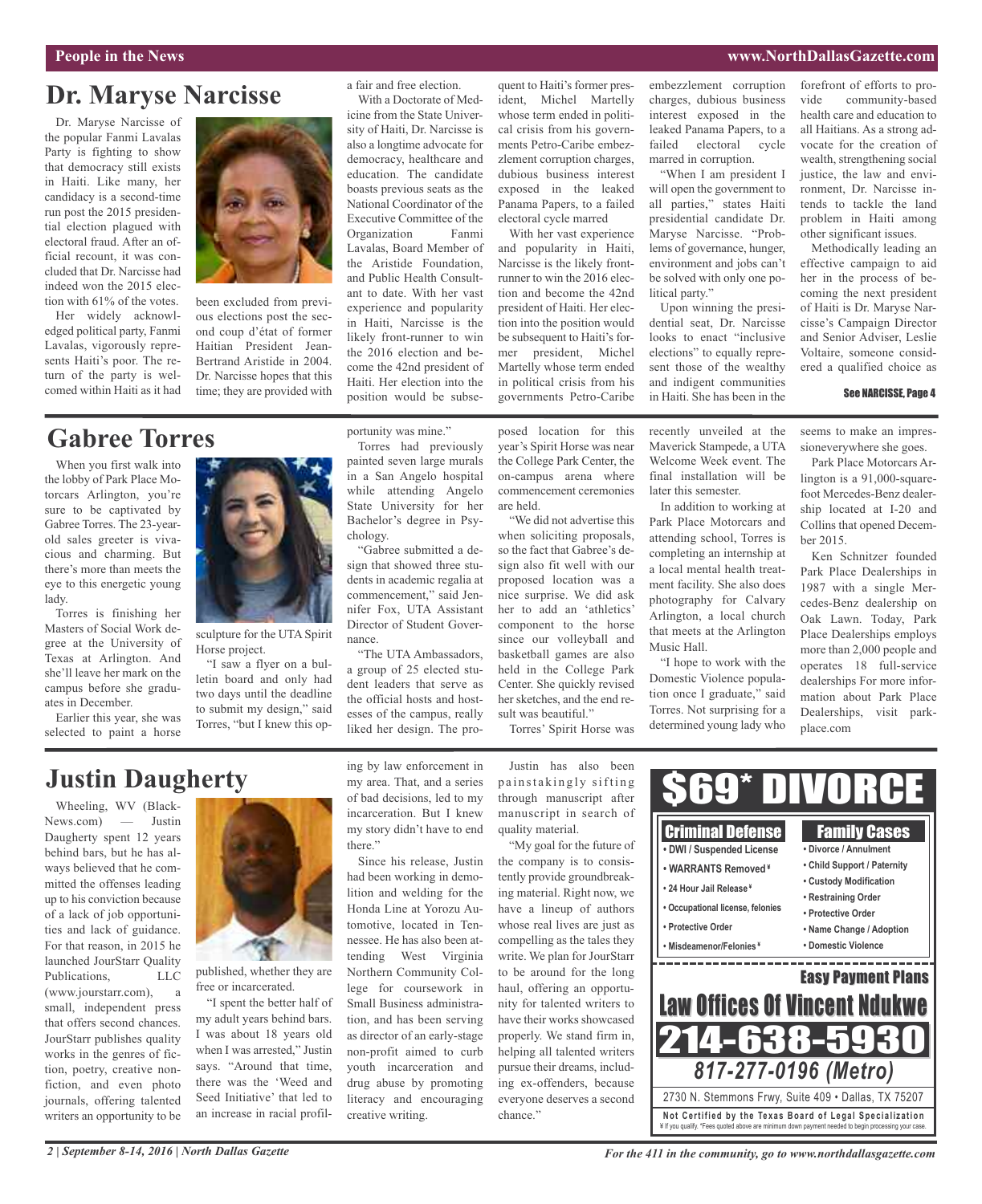### **www.NorthDallasGazette.com Op-Ed**



*North Dallas Gazette assumes no responsibility for unsolicited material and reserves the right to edit and make appropriate revisions.*

## *"Do what you say you are going to do ... when you say you are going to do it.*

**Publisher's Office:** publisher@northdallasgazette.com

**Sales Department:** marketing@northdallasgazette.com

**Editorial Department:**

editor@northdallasgazette.com

## **Online:**

www.NorthDallasGazette.com www.twitter.com/NDGEditor www.facebook.com/NorthDallasGazette www.pinterest.com/NDallasGazette

## STAFF

**Chairman Emeritus** *Jim Bochum 1933 – 2009*

**Published By**

*Minority Opportunity News, Inc.*

**Web Master** *Todd Jones*

**Special Projects Manager** *Edward Dewayne "Preacher Boy"Gibson, Jr. James C. Allen*

**Community Marketing** *Nina Garcia*

## **Advisory Board:**

*John Dudley Myrtle Hightower Fred Moses Annie Dickson Cecil Starks Willie Wattley Coty Rodriguez-Anderson B. J. Williams Denise Upchurch Barbara Simpkins, ADVISORY BOARD SECRETARY*

**Religious/ Marketing Editor** *Shirley Demus Tarpley*

**Editor** *Ruth Ferguson*

### **Contributing Writers**

*Jackie Hardy Terri Schlichenmeyer Nicole Scott Lucas Franco de Siqueira Hope Oriabure-King David Wilfong*

### **Production**

*Margaret Freelon David Wilfong*

### **Advisory Board Committees:**

*Public Relations Planning and Implementation* Cecil Starks, CHAIRPERSON

*Business Growth Referral* John Dudley, CHAIRPERSON

*Program Policy Development* Annie Dickson, CHAIRPERS

*Quality Assurance* Myrtle Hightower, CHAIRPERSON Coty Rodriguez

**Tarpley scolds Carrollton City Council**

*(Editor's Note: Sister Tarpley, who writes the Religion column for NDG, took Carrollton City Councilmembers to task on Tuesday night over the treatment of a local restaurant owner trying to get a Certificate of Occupancy from City staff. The following is a transcript of her remarks.)*

For the 3rd time in two or less months, I am here because of Breakers Korean BBQ Restaurant; and more importantly on behalf of all residents of Carrollton.

All businesses in Carrollton reduce our taxes to resident homeowners and apartment owners thereby to their tenants as well, hence all of Carrollton. How dare you not represent Carrollton's residents that voted you in office on your promise to represent them!

Yes, Trump has given his opponents plenty of reason and opportunity to criticize him, but in some ways Trump reminds me of NBA Hall of Famer Michael Jor-

Anyone who followed Jordan's career knows that he was not a good teammate. He was intensely critical of many of his teammates, especially when they made mistakes. Some people thought he was arrogant and sometimes even condescend-

nation.

dan.

You have before you two list of people, one list employed by the city and their tenure in their current position and the other is a list of individuals that are in some way or the other associated with Breakers Korean BBQ Restaurant.

I find it quite interesting that Buckeye Fire Extinguishers Company and their representatives have more experience than all of the men on the list before you in our Fire Department of their combined employment that have interacted with Breakers BBQ and their new Down Draft Table Top Equipment for their tables.

As I have stated, Carrollton's Deputy Mayor Pro Tem and Ron Simmons, a Carrollton resident, both told me that the down drift tables were in See SCOLD, Page 5

## **Black Republican surrogates like Pastor Mark Burns need a permanent timeout**

By Raynard Jackson NNPA Newswire Columnist

I am really getting fed up with the constant drumbeat of criticism of Donald Trump's campaign, especially the criticism coming from Black Republicans. They seem to be willing to give President Obama, Hillary Clinton and our party's leadership a pass, but when it comes to Trump, all of a sudden, they seem to have found an untapped reservoir of righteous indig-

## **HIV,** continued from Page <sup>1</sup>

*liance, sounds off on the deeply tangled web of conditions that make Black women and their families particularly vulnerable to the disease.*

We may be pretty good about having the conversation about the Black community and mass incarceration, but we don't do a good enough job at understanding how drugs, mass incarceration and mass criminalization all work together to create adverse conditions for Black families, particularly Black women, including an elevated risk of contracting HIV.

What we see continuously is that Black women tend to be the group of people that lose out the most in society. They are also among the most invisible [when] we talk about larger societal issues. We see this in the way that we talk

about police killings [of Black women]; the way [Black women] are being discriminated against in housing and education, and in being approved or not approved for loans; we see it in the way mass incarceration disrupts Black women's lives and their families long before a loved one is incarcerated. We see it in the way Black men and women are treated as if they are wards of the state. It's obvious in the way Black women interact with social services, the way they are drug tested, they way their children are subjected to metal detectors and "zero tolerance" drug policies in school. So why wouldn't we expect [society] to be silent about new HIV cases among Black women?

The carceral state is failing [Black women], because incarceration is asso-

ing to his teammates. Let's just say he had an extremely healthy dose of his own selfworth.

But these same teammates that talked to the media, privately and anonymously, about Jordan were filled with effusive praise for His Royal Airness when it came to the number of championship rings he helped them to win. So to my Never-Trumpers,

in general, and the Black ones in particular, can you really make a philosophical and substantive argument

ciated with a higher risk of unsafe injection drug use, unprotected sexual contact and incidences of HIV. Incarceration and criminalization also result in disruptions in antiretroviral therapies [among the men they are intimate with] and consistently elevate HIV viral loads and HIV transmission rates, as well increase antiretroviral resistance. And so incarcerated people, who are at higher risk of unprotected sex, are going out into the community and infecting their partners. Sometimes the men don't know themselves [that they are infected]. But this is confounding because we know for a fact that drug use, as well as sex, is happening "inside," and yet the carceral state has not been more proactive in ensuring they reduce the risk inside [and when men are released].

And when they get out,

that Hillary Clinton would be a better president than Trump;, especially when it comes to the Black community?

Hillary wants to give amnesty to those in the country illegally, but no one ever talks about the devastating negative impact of this policy or the effect of current immigration policies on the Black unemployment rate for low and under-skilled Blacks. Trump is the only

### See GOP, Page 11

what is the conversation like between that woman and that man [within a heterosexual relationship?]

What is it like for that woman to ask that man to wear a condom? What are you saying about what he's been doing "inside"? What are you saying about your trust? What are you saying about your partnership?Your love? There's a risk in that conversation. There's risk in saying, "I think we should use condoms, or "I think you should get HIV tested." Who's having that conversation really? It is tied into so much stuff around sex, sexuality, prison rape—all these different things that don't necessarily have to hurt Black women if a stronger health infrastructure existed.

*As told to Tomika Anderson, an award-winning freelance writer who has created content for Essence, Ebony, BET and MTV, among others.*

*The North Dallas Gazette, formerly Minority Opportunity News, was founded in July 1991, by Mr.Jim Bochum and Mr.Thurman R. Jones. North Dallas Gazette is a wholly owned subsidairy of Minority Opportunity News, Inc.*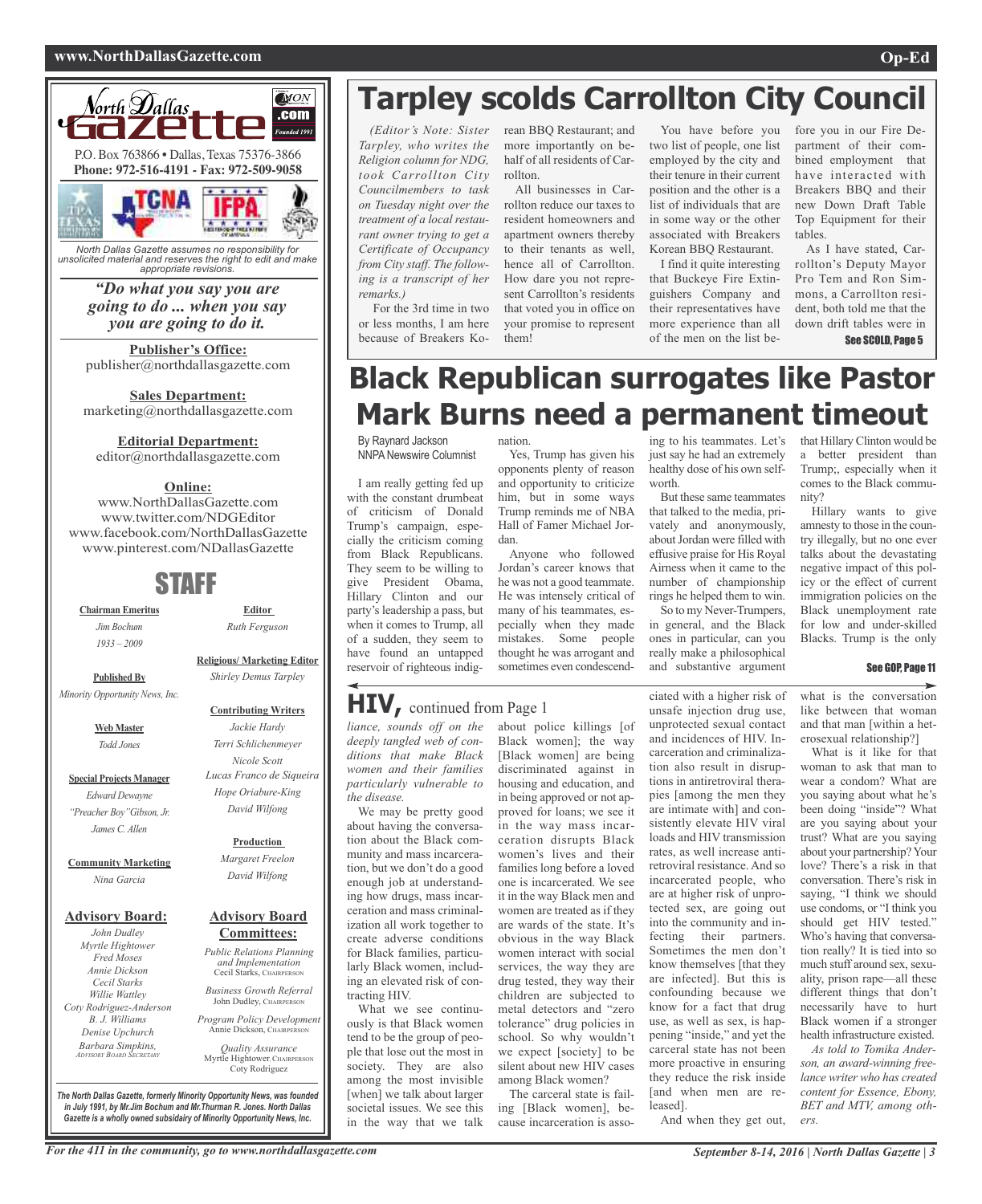## **Health www.NorthDallasGazette.com**

**Chours** BOSS

# **Will sharing you have cancer on social media impact your career?**

(StatePoint) Social media has changed the rules of privacy for almost everyone. But for people diagnosed with cancer, social media use comes with the additional complications of online disclosure, which can have unintended consequences. As part of their annual survey, Cancer and Careers, a national nonprofit that empowers

and educates people with cancer to thrive in their workplaces, polled survivors on their experiences with disclosing their cancer online.

Nearly one in five cancer survivors polled said that revealing their cancer diagnosis on social media negatively impacted their careers, and one in 10 said they experienced repercussions at work because of their disclosure; but 77 percent of respondents who posted about cancer or disclosed their diagnosis online felt supported by friends and family or found

a support group as a result. As with any aspect of the cancer journey, the decision to disclose, whether online or in-person, is a personal one based on a variety of factors. For more information on Cancer and Careers' expert resources, interactive tools and educational events visit CancerandCareers.org.

If you have cancer or are a cancer survivor, learning more about the possible consequences of online disclosure can help you make decisions that are right for you.

ness throughout. Then, breast cells were placed on top of the gel and the researchers recorded timelapse microscopic video of the cells' response to the scaffold environment.

The researchers found that

See FEED, Page 11

## **3D tech may eventually allow women to breastfeed after a Mastectomy**

Each year, tens of thousands of women undergo mastectomies as a way to treat or prevent breast cancer. A new study suggests reconstructive surgery could one day restore mothers' ability to breastfeed their children.

"In mammalian bodies, breast cells align to form hollow tubes, where milk is transported," says Jimmy Hsia, a professor in the departments of biomedical engineering and mechanical engineering at Carnegie Mellon University and corresponding author of the study.

"To date, no one has been able to generate breast tissue with these hollow tubes. Our study is the first step toward realizing such functionalities in reconstructed breast tissues."

The researchers aimed to understand which conditions induced breast cells to selfassemble into aligned, ductal



shapes. Previous studies have shown that one key driver in cell alignment is substrate stiffness—that is, the stiffness of the tissue scaffold to which cells bind. However, those studies were performed mostly in two-dimensional environments in which cells bound to a flat surface, rather than a threedimensional environment similar to real tissues.

"We grew breast cells in a 3D environment, and they aligned themselves along certain geometrical features of the substrate," Hsia says.

The researchers created 3D scaffolds out of protein gel by placing the gel over meticulously shaped silicone molds. Depending on each mold's shape, the gel solidified into different shapes with various levels of stiff-

## **NARCISSE,** continued from Page <sup>2</sup>

his resume includes former presidential candidate, urban planner and former government liaison to the United Nations.

As a strong advocate for the creation of wealth, strengthening social justice, the law and environment, Dr. Narcisse intends to tackle the land problem in Haiti among other significant issues. Methodically leading an effective campaign to aid her in the process of becoming the

next president of Haiti is Dr. Maryse Narcisse's Campaign Director and Senior Adviser, Leslie Voltaire, an exceptionally qualified choice as his resume includes former presidential candidate, urban planner and former government liaison to the United Nations.

"This is not an electoral battle for simply who will be the next Head of State for Haiti" States Leslie Voltaire, Dr. Narcisse's Presidential Campaign Director and Senior Adviser. "This is an election to de-

cide the fate of Haiti's future as a nation. A nation that respects the rule of law and that allows us to grow the country economically, socially, and agriculturally. We are fighting to instill the pillars of Democracy."

Dr. Maryse Narcisse's victory could mean a new beginning for Haiti with a jumpstart toward economic growth, agricultural innovations and efficiency of government regulations.



DISCLOSING



# **EVERY ONE IS IMPORTANT.**

You can help keep your child healthy with regular checkups and vaccines. Every one is important. And they're free with Children's Medicaid.

Your child will also get other health benefits like free prescription drugs, dental care, eye exams, and glasses. Even rides to and from the doctor or dentist's office. Call today or visit our website to apply.

www.CHIPmedicaid.org 1-877-KIDS-NOW



CHILDREN WITH MEDICAIN CAN GET FREE RIDES TO THE DOCTOR DR DENTIST'S OFFICE CALL 1-877-MED-TRIP TO LEARN MOBE.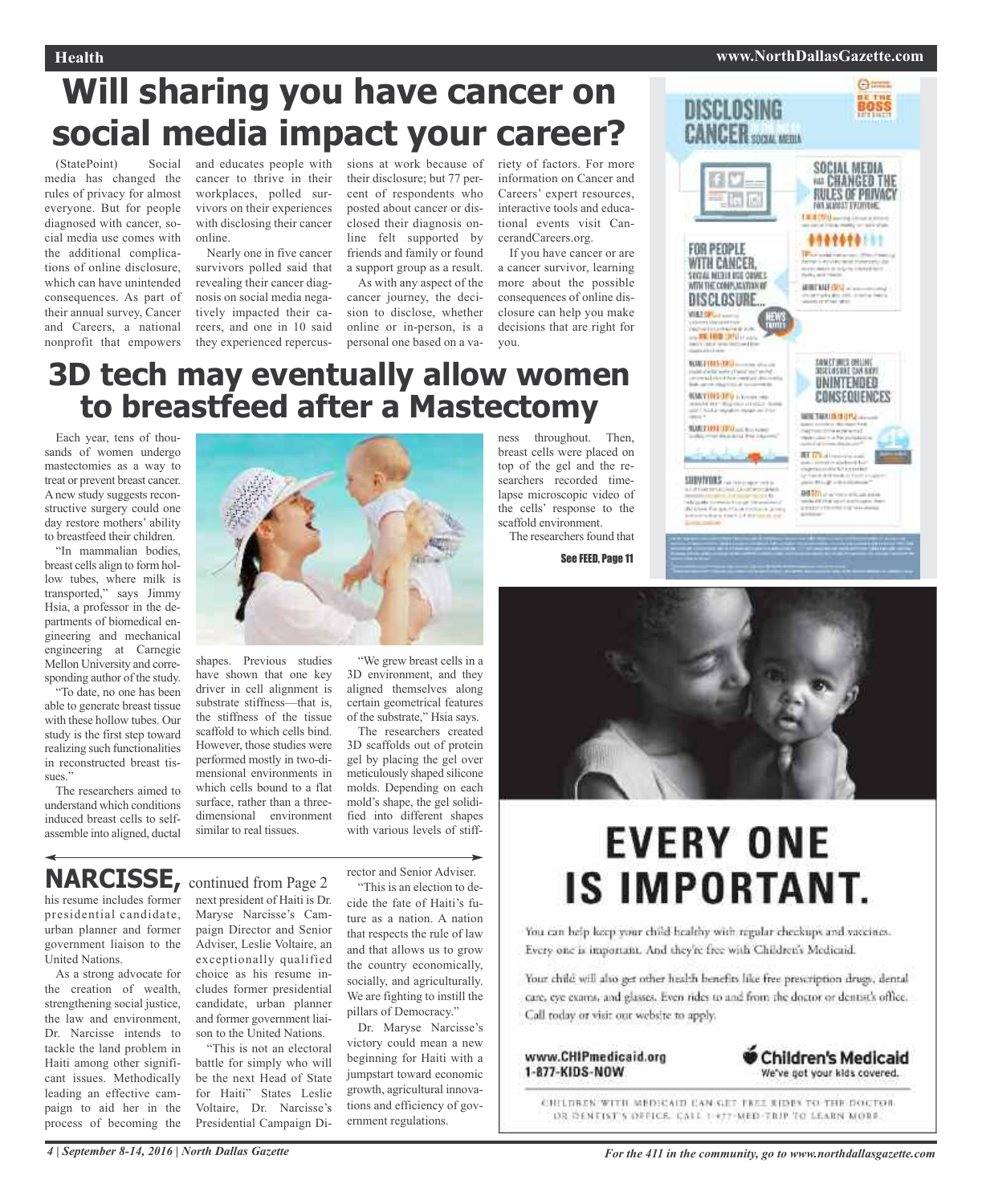## **www.NorthDallasGazette.com**

# **'Generation Love' Tour launches in Cedar Hill this month**

Quick. What do racial bias, mixed families and absentee parents have to do with grandmothers? African-American speaker Thelma Wells--brought up by her grandmother--can tell you point blank. And that's her short list.

On the heels of a twodecade run with the national conference series Women of Faith, Wells--the "Christian Oprah"--now addresses society's family fissures widened by the years, the races, the miles and the electronics. At age 75, Wells announces the deceptively soft-sounding "Generation Love," one-day conferences shaped by having grown up under her great



*Thelma Wells*

"Millennials get information without knowledge. Boomers see Millennial indifference and close doors. Teens are growing up igno-

grandmother, Sarah Harrell. rant of intergenerational riches," Wells said. "And everyone suffers a brand of loneliness."

In the "Generation Love" conference, every speaker

appears with a family member. Launching Saturday, Sept. 24, from 9 a.m. to 5 p.m., at Trinity Church in Cedar Hill, Texas, women come from multiple ethnicities, denominations and nationalities, for the talks, panels, drama, dance and prayer--much of it interactive.

Based on Psalm 100:5, which closes with," . . . his truth endures to all generations," families gain vision and tools to better understand, listen and glean from their richest natural resources: each other.

"The X-factor is love," Wells said. "And the effect is far more than sentiment. It's what holds families and cities and nations intact." Generation Love's impressive speakers and award-winning artists start with MIRACLES FROM HEAVEN mother-daughter team, Christy and Abigail Beam. Then there's Babbie Mason, Steph Carse, Anna Byrd, comedian Becky Baker, and millennial speaker Grant Skeldon, director of Initiative Network. Actress and Women of Faith headliner Nicole Johnson wrote the multigenerational drama sketches.

Two panels will feature mother/daughter or father/son panel hosts and guests: Mandy Majors, founder of nextTalk, which

gets parents and kids to talk about cyberbullying, social media, and sex, with daughter Ella; Wynter Pitts, owner of tween magazine "For Girls Like You" speaks with actress daughter Alena of WAR ROOM; Sabrina Harrison, owner of MINT dentistry, appears with her educator mom, Dr. Veronica Guerra.

**Community News**

The 2016-17 Generation Love Tour conferences are October 15 at Sunnyvale First Baptist Church, Sunnyvale, Texas; January 28 at First Baptist Grapevine, Grapevine, Texas; and February 25 at Cornerstone Baptist, Arlington, Texas. More info at GenerationLove.info.

# **UT Austin's School of Architecture establishes initiative on Race, Gender and the Built Environment**

AUSTIN, Texas — The School of Architecture at The University of Texas at Austin will address one of the most pressing issues affecting 21st-century design and planning by establishing a new program on race, gender and the American built environment. The effort aims to facilitate diversity among design and planning professionals and students, and foster innovation in teaching

and research on race, gender and inequality in American cities.

Partially funded by the university's Division of Diversity and Community Engagement, the initiative will ensure that the School of Architecture is on the leading edge of scholarship and practice regarding these important issues.

Anna Brand and Andrea Roberts have been appointed

as the program's first emerging scholar fellows. They will teach courses related to race, urban development and cultural landscape.

"The addition of Anna Brand and Andrea Roberts to our faculty underscores the School of Architecture's commitment to addressing race and gender disparity within the design field in a new and meaningful way," said Elizabeth Danze, interim dean for the School of Architecture. "We are grateful to the University of Texas' Division of Diversity and Community Engagement for their support of this initiative, and we look forward to furthering understanding of these important concerns through new courses, research and scholarship."

"The Division of Diversity and Community Engagement proudly supports the appointments of Professors Anna Brand and Andrea Roberts," said Dr. Gregory J. Vincent, vice president for diversity and community engagement. "We applaud the work of the School of Architecture as they focus on the intersection of race, gender and inequality in urban areas. There is great need for further study as the access and equity in our cities for those

in the greatest need becomes more difficult by the day. We look forward to the community-based research that is to come."

Cities are complex built environments that integrate the physical, natural and social worlds of human settlement.Astrength of urban living is diversity, which has many dimensions including race, gender, experience and

## See UT, Page 16

**SCOLD**, continued from Page 3

compliance with UL rules, but neither had the backbone to state that in public.

Mr. Bobby Kim was even given a \$1,000 citation by Ron, a fire inspector, who has been in that position for only four years, for non compliance of installing the incorrect system in for their tables, according to Ron Brennan. However, Buckeye sent letter after letter stating what was installed at Breakers was correct, with proof. However, Ron told Buckeye that he knew more about their equipment that they developed and tested numerous times than they did. Such arrogance!

Since I have lived in Car-

rollton for over fifty years this is the second incident that I have heard of with this bad attitude from employees.

I have done a little research and discovered that Home Depot and Sears, among other companies that sell down draft table top equipment such as Buckeye does, that they do not require extra equipment for their down draft table top burners such as Breakers has been required to do by Ron; and you cannot tell me that Ron would have made the same demands on them.

I have witnessed Mr. Kim, spend extra money, and I assume quite a bit, on things that, Ron Brennan told him that he would not approve a CO for them unless they did exactly what he said, and again I say, I do not believe he would have told Home Depot or Sears that.

This incident brings to my mind of what happened in 1996. I was called by Mr. Jerry Spaulding, representing JESCO International and other business owners in Place 3, about the unreasonable demands the city was placing on them that wasn't necessary, before they could get a CO from the city.

I met them at Crosby Recreation Center; and after discussing the situation and suggesting a "Recall Election" of the mayor and

council that is supposed to represent them; that night, with Mr. Spaulding giving the first \$200 for a first time in Carrollton's history, for a total recall of the Mayor and City Council.

It was successful; Councilman Glenn Blanscet's brother, Gary, was mayor at the time. He should be able to give you the details. To make a long story short, the businesses that had a successful recall are still in Carrollton, paying their taxes and bringing in revenue for the benefit of the City of Carrollton.

With this in mind, I am calling all media, press, radio, and TV to report that I am going to form an Ad Hoc Committee to call for a meeting between the business owners, homeowners and apartment tenants of Carrollton for us to research "Recall Elections" and educate ourselves, especially since this affect everybody's taxes, to form a Recall Committee to start over with a new mayor and council members that will put the interest of its citizens first instead of city staff's interest, thereby representing all of its citizens, residents and businessmen alike.

Just as Carrollton's business and homeowners recognized how much tax revenue they were losing in the late 90's because they had a mayor and council that did not look after their interest, I truly believe that our citizens of today will realize

how much we are losing today. They just need to be informed.

The business owners at the corner of Beltline and Josey have complained for years about our sign ordinances and now I am hearing complaints from business owners at Josey & Hebron, Trinity Mills & Old Denton Road, Frankford & Old Denton Road and Frankford & Marsh Lane are complaining also. Our sign ordinance needs to be revisited and updated, with a committee of business owners and staff combined.

Our battle cry will be "Elect individuals that will keep their promise to represent the citizens of Carrollton."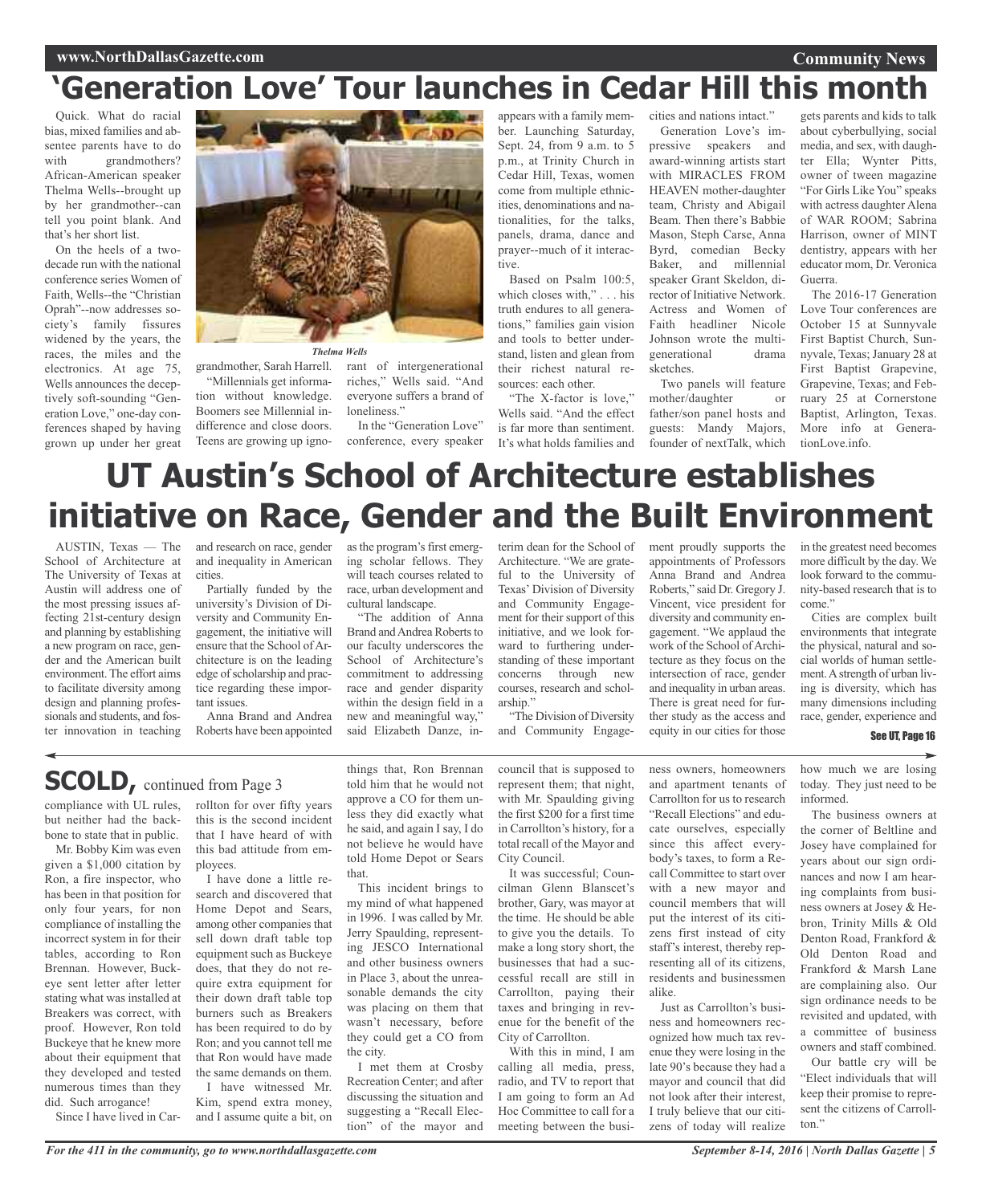# **Dallas ISD excited, ready for students' return to the classroom for 2016-17**

Welcome back, Dallas ISD. The start of a school year is an exciting time filled with anticipation and opportunity.

As we get into this school year, District 6 extends a warm welcome to our newly appointed principals at the following campuses for the 2016-2017 school year …

• Sonja Barnes, Jimmie Tyler Brashear Elementary School



• Marco Antonio Baker, Clinton P. Russell Elementary School

• Derrick Ross, Mark Twain Vanguard Academy

• Lakeiah Chatham, Kathlyn Joy Gilliam Collegiate Academy

As the appointed trustee for District 6, I am so excited about all that our schools have to offer our students in the upcoming school year!

• Expanded pre-K programs for our youngest scholars

• Carter High School's newly opened collegiate academy in which students can potentially earn up to 60 hours of college credit

• Dual language programs

which allow students of English and Spanish speaking backgrounds to learn each other's native languages at Clinton P. Russell, T.G. Terry and Jimmie Tyler Brashear elementary schools, there exists a wide range of programs for every student

So, whether it's in a nationally-certified, industrysupported National Academy Foundation, or NAF

Academy program such as Kimball's Academy of Hospitality and Tourism or Academy of Engineering, to industry and career-based CTE programs and internships in which students can earn industry certifications, District 6 is preparing today's students for tomorrow's opportunities.

Please make note of the Districtwide College Fair scheduled for September 21, fall parent conference dates (October 10, 11 and 13), and Spring Break dates (March 13-17). For more information, visit the back to school page at www.dallasisd.org/backtoschool.

So, let's prepare to get involved, stay involved and make this school year the best one yet in Dallas ISD. Let's have a great school year, District 6.

# **The Top 6 scholarships for African American students**

(BlackNews.com) — Every year, billions of dollars in financial aid and scholarships are given away to students to help them pay for college tuition, books, and other college-related expenses. As the year winds down, here are the top national scholarship programs for African American students and others that are still accepting applications:

**#1 – Ford HBCU Community Challenge:** The Ford HBCU Challenge invites college students to submit their ideas for building sustainable communities for a chance to win a college scholarship and other awards. Students must have a strong interest in their communities and the environment. Project ideas must include innovative ideas on how to build sustainable communities. The deadline to apply is in December 2016. Apply now at *www.scholarshipsonline.org/ 2013/09/ford-hbcu-chal-*



*Producer/ rapper Will.i.am and Oprah giving away scholarships to African American students.*

*lenge.html*

**#2 – XeroxTechnical Minority Scholarship:** The Xerox Technical Minority Scholarship Program is designed to help cultivate minority students for potential recruitment in the field of technology. The scholarship amount award depends on the student's tuition balance, academic excellence and classification.The deadline to apply is in September 2016. Apply now at *www.scholarshipsonline.org/2012/03/xero x-technical-minority-scholarship.html*

**#3 – Coca-Cola Scholars Program:** The Coca-Cola Scholars Program is a very competitive program for high school seniors throughout the United States. Sponsored by The Coca-Cola Company, the largest soft drink company in the world, the program awards millions every year in college funding. The deadline to apply is in October 2016. Apply now at *www.scholarshipsonline.org/ 2012/04/coca-cola-scholarsprogram.html*

**#4 –Apple HBCU Scholarship Program:** TheApple

## **College Prep 101 being offered at SMU**

Stork's Nest Charity Fund of Dallas in conjunction with Zeta Phi Beta Sorority, Inc. – Kappa Zeta Chapter will be hosting College Prep 101 workshop. Sunday, September 18th, from 3-5 PM on the campus of Southern Methodist University at the Hughes – Trigg Student Center Ballroom, 3400 Dyer St, Dallas, TX. The workshop is open to all area high school junior and sen-

iors planning on attending college,

This two-hour interactive workshop is free and will help high school students begin making their personal roadmaps to college.

The primary topics covered in the College Prep 101 workshop include: • General College Prep Ad-

vice

• Selective College Admissions

• The College Search

•Application Strategy • Tips for Writing College Essays

- The Activity Resume
- Recommendations

• College Visits and Interviews

• The Common Application • College Tuition Assistance and Financial Aid information

Visit the Miss Blue Revue website: www.missbluerevue.org to RSVP this event.

HBCU Scholarship Program is offered to eligible college students who are in their final year of college at a HBCU institution. Eligible students include those who are majoring in Computer Science, Information Science/Technol-

ogy, Mathematics, and/or Engineering. The deadline to apply is in October 2016. Apply now at *www.scholarshipsonline.org/2015/08/appl e-hbcu-scholarship-program.html* **#5 – Will.i.am Scholar-**

**ship Foundation (The I.Am.Angel Foundation):** Established in 2009 by Grammy-winning Black Eyed Peas star Will.i.am (William J.Adams), this pro-

See SCHOLARS, Page 16



## **MORTGAGE SOLUTIONS FROM** YOUR NEIGHBORHOOD BANK

· Refinance · Purchase · New Construction · Jumbo · First-Time Buyer HomeStart Program - Mortgage Assistance Program -**Dallas MAP Official Partner** 

DONALD ASHLEY NMLS# 590443 d: 972.716.7379 | donald.ashley@ndbt.com

> ACCESS OUR SECURE APPLICATION: https://www.ndbt.com/mortgage.php



*For the 411 in the community, go to www.northdallasgazette.com*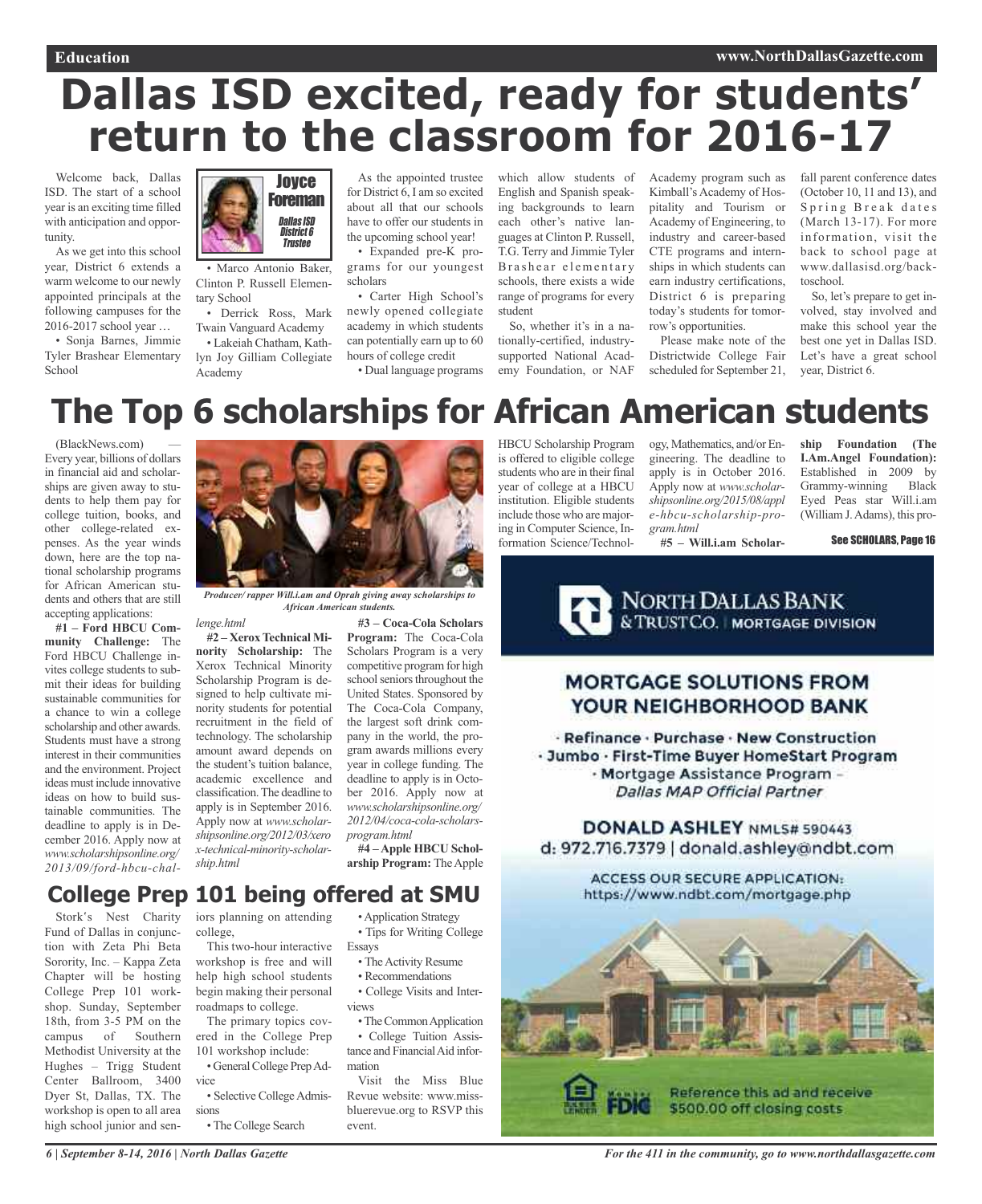## **Plano ranks third in national study of family-friendly cities**

(WalletHub) The DFW suburban City of Plano made the Top 10 in a list of Best Cities for Families according to a study conducted by WalletHub. In order to determine the most family-friendly places in America, WalletHub's analysts compared the 150 most populated cities across 36 key metrics. The data set ranges from crime rates to school system rankings to housing costs.

Plano ranked third in the study, bested by only Overland Park, Kan. and Madison, Wisc. Nebraska was the only state which placed two cities in the Top 10.

**Best Cities for Families** 1 Overland Park, KS

2 Madison, WI

 **Plano, TX** Sioux Falls, SD Virginia Beach, VA Lincoln, NE Aurora, IL Omaha, NE Colorado Springs, CO Fremont, CA Families move often and *Carlos King / Flickr)*

for various reasons. In fact, the average American can expect to move an estimated 11.7 times during his or her lifetime, according to the U.S. Census Bureau. Moving can be a sign of opportunity — perhaps a new job or long-term wealth ac-

*The City of Plano recently received high marks in a WalletHub survey of the Best Cities for Families in the U.S., coming in third. (Photo:*

## **Five Irving ISD Elementary Students Shine at Lone Star Leadership Camps**

Five Irving ISD outgoing fourth and fifth graders were among the 1,144 outstanding students in fourth through eighth grade who participated in the Education in Action's summer 2016 Lone Star Leadership Academy camps this summer. They are Brooklyn Brown, Lilliana Crawford, Tiffany Guajardo and Sabiyah Salem of Townsell Elementary School and Pedro Lara of Schulze Elementary School. The students were selected based on demonstrated academic success and leadership ability, an educator recommendation, and involvement in school/community activities.

During the weeklong, overnight camps, these distinguished students developed leadership skills while learning about the great state of Texas. Participants experienced what they are learning in school through visits to notable and historically significant Texas sites such as the U.S. Bureau of Engraving and Printing, the Fort Worth Stockyards National Historic District and the

Sixth Floor Museum at ited introduced students to Dealey Plaza. In addition, a wide variety of unique professionals at sites vis-careers during each camp.



cumulation — or of instability such as foreclosure or job loss. The key in either case — whether you're a newly married couple or a victim of America's economic transition — is to choose an area conducive to

economic prosperity and the overall pursuit of happiness. While obviously not

perfect — given the intrinsic value of each city, personal preferences and the limitations of publicly

available data — the findings will hopefully give prospective movers a sense of which areas offer the greatest opportunity to achieve WalletFitness and, of course, live a long and happy life.



Let Us Get You The Help & Money You Deserve

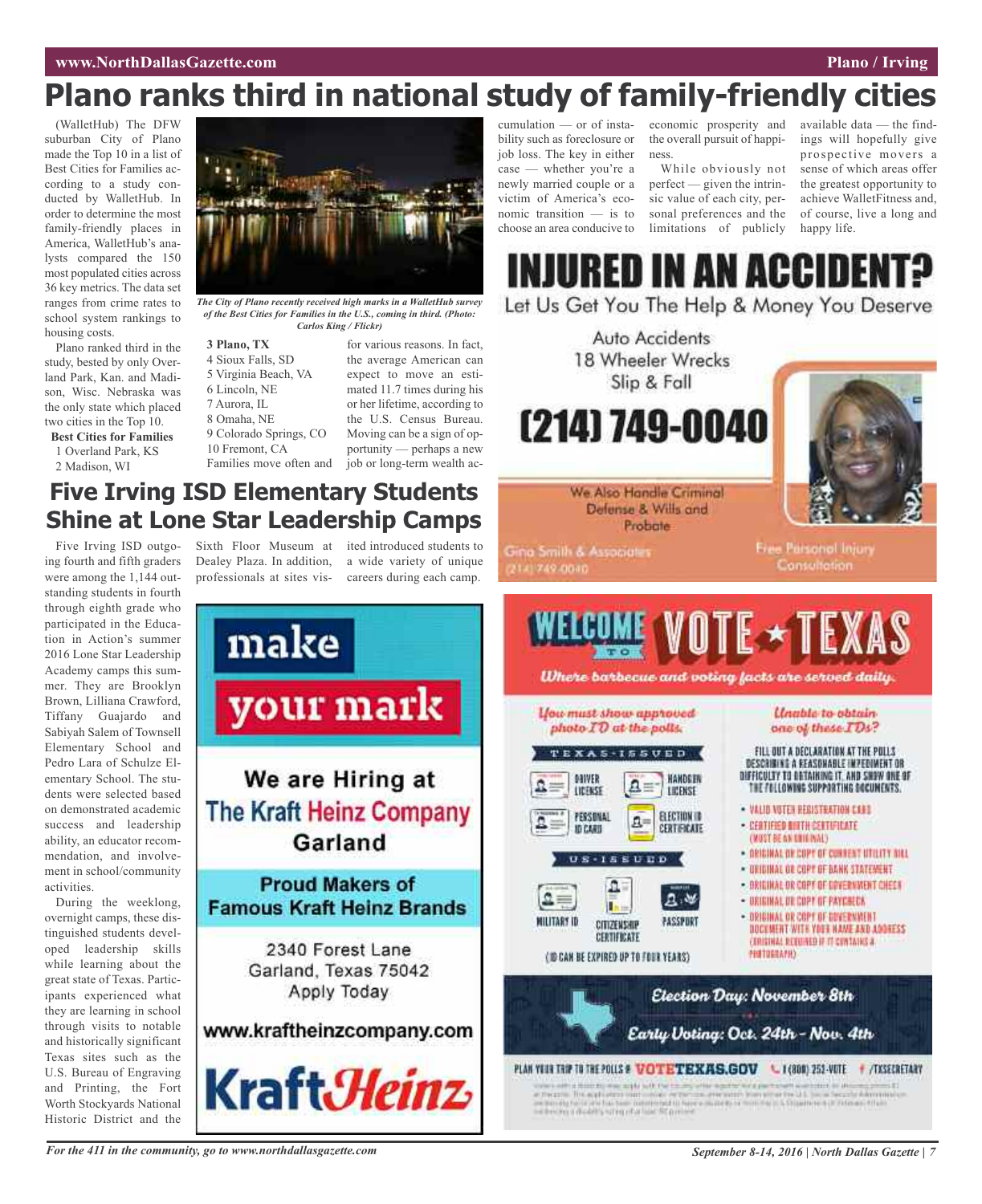## **Community Briefs**

## **CARROLLTON City earns 'Transparency Star'**

The City of Carrollton continues to be recognized for its dedication to open government as it has earned an Economic Development Transparency Star—the first entity to do so—from the Texas Comptroller of Public Accounts under the new Transparency Stars program.

Additionally, Carrollton has earned a Transparency Star in the Debt Obligations category as well. Both accolades were awarded on Friday, August 26. The Transparency Stars program recognizes cities, counties, and school districts that provide easy online access to important financial data.

"Ongoing collaboration

between the office of Economic Development and the Finance department provides the City the opportunity to share with the public this high level of meaningful data related to Carrollton's economic initiatives," said Economic Development Manager Andrea Roy. "This online effort provides clear and concise information located in one place. It's not only a prime example of the City's commitment to transparency, but fiscal responsibility as well."

## **Enjoy Free Summer Fun at Thomas**

**Splash Park** Thomas Splash Park (1955 N. Perry Road) is still open and ready for play, operateing 9 a.m. - 8 p.m. daily until Oct. 15.

This beautiful site features mature shade trees, wooden deck with picnic tables, plenty of parking, rolling green lawns, and a playground nestled in a quiet neighborhood. Features include spray equipment and shade structures. Located within easy walking distance from the popular W.J. Thomas and Josey Ranch sports fields, this is the perfect site for free water play and family picnics. For more information about summer fun in Carrollton, visit cityofcarrollton.com/aquatics.

### **FORT WORTH Museum marks 911 remembrance**

It has been fifteen years since the terror attacks of 9/11, but memories of that tragic event are as clear to some as if it were yesterday. You are invited to join the Fort Worth Museum of Science and History in commemorating this anniversary through two special free events.

On Sept. 6 at 7pm, 9/11 survivor, Michael Hingson, who has been blind since birth, recalls what happened when he was sitting at his desk in Tower One of the World Trade Center when it was attacked. Through the chaos, Hingson and his guide dog made it down 78 flights of stairs to safety. Since that day, Hingson has devoted his life to teaching others how to embrace-life changing events through his inspiring lectures. RSVP for this free Celebrity Lecture at www.fortworthmuseum.org.

On Sunday, Sept.11, admission to the Museum's exhibits will be free to all first responders, military and their families. A commemorative program is planned for 2 p.m., featuring the Texas Boys' Choir adjacent to the Museum's 9/11 Tribute Exhibit. At the center of the exhibit is N-101, a full-façade panel that supported three floors (101- 103) two stories above the center of the impact zone of the North Tower.

### **IRVING Discover with Me interactive play series**

The South Irving Library hosts Discover with Me play and learn series for parents, caregivers and children 1 to 3 years of age on Thursdays in September from 10:30 to 11:45 a.m.

This early education program combines active play with toys including scooters, activity cubes and dress-up clothes, along with access to a local expert. Each week a different development or health expert will be on-hand to answer common questions about topics including speech, physical development and nutrition. Meet local families, get great information and engage in fun activities with your child.

No sign-up is required and the program is free. Discover with Me is part of the South Irving Library's Family Place initiative. If you have questions, please call 972-721- 2458.

# **Free events in Dallas during Nat'l Medicare Education Week**

Confused about Medicare? You're not alone. This September, baby boomers, Medicare beneficiaries, their families and caregivers in the Dallas area are invited to participate in educational events, as part of National Medicare Education Week (Sept.  $15 - 21$ ). This annual observance begins exactly one month before the start of the Medicare Open Enrollment Period (Oct. 15 – Dec. 7). Note that Irvingll has proclaimed the week as Irving Medicare Education Week, emphasizing the importance of Medicare education for local residents.

During the events, local UnitedHealthcare representatives will address people's top questions and will be available to speak one-onone.

Walgreens will also offer pneumonia and/or flu vaccinations at the events. Attendees will also be able to participate in a fitness demonstration through the Silver-Sneakers program. The events will take place on Thursday, September 15,

1:00 PM, at the Bob Duncan Center, 2800 S. Center Street, Arlington, TX, 76014; and Tuesday, September 20, 9:00 AM, at the Heritage Senior Center Ballroom, 200 S. Jefferson Street, Irving, TX, 75060.M To RSVP, please go to NMEW.com and click on

Find an Event or call: 1- 855-434-4941. There is no cost to attend but registration is requested.

For those unable to attend the events, UnitedHealthcare will host a Facebook Q&A session on Sept. 15 from 2-4 p.m. CT, where beneficiaries and their loved ones can get their Medicare questions answered in realtime.

To join, participants should visit Medicare Made Clear's Facebook page. To learn more about Medicare through online resources, visit Medicare-Made-Clear.com.



## **TAAACC hosts annual conference**

AUSTIN – The Texas Association of African American Chambers of Commerce (TAAACC) will host its Annual Conference September 22-23, 2016 at the DoubleTree Austin NW. This year's theme is "Building for the Future."

"We look forward to an enlightening exchange this year," said TAAACC Chairman Christopher Herring. "Anytime we are able to convene our state's Black chambers of commerce and Black business owners, we grow in our ability to fashion strategies to improve the quality life for Black Texans. The speed of change in the marketplace demands that we adapt and innovate

on the fly as we pursue our mission."

Attendees at this year's conference will notice familiar presentations like the always- insightful Texas Economic Forecast delivered by economist William Michael Cunningham, and new additions like the TAAACC Policy Breakfast. This installment of the Policy Breakfast will focus on opportunities in the Healthcare industry. Dallas business leader Albert C. Black, Jr., former chair of the board of Baylor Scott & White will share his perspectives on this critical industry sector. The breakfast

See CHAMBERS, Page 10

*For the 411 in the community, go to www.northdallasgazette.com*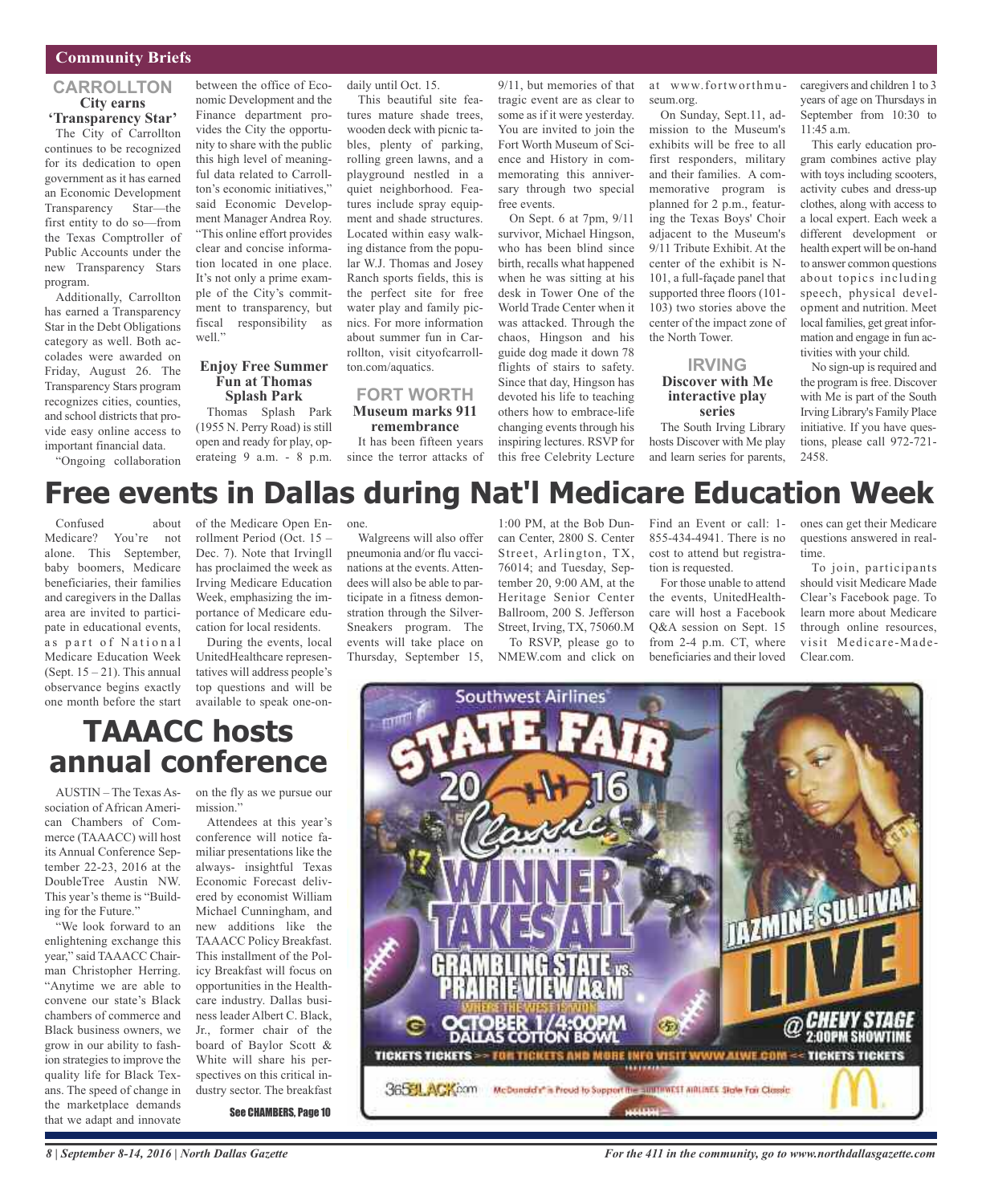## **Seussian fun puts the jungle and the circus centerstage in DCT opener**

Dallas Children's Theater (DCT) opens its 33rd season with the fantastical adventure of SEUSSICAL on September 16, 2016 at 7:30 PM at the Rosewood Center for Family Arts. The musical spectacle will feature one of DCT's largest ensembles, led by celebrated local talents including Kyle Igneczi as Cat in the Hat and Christopher Curtis as Horton.

Ten of Dr. Seuss's best known characters collide and cavort in SEUSSICAL, a one-of-a-kind musical extravaganza. The play is based on several of his books: Horton Hears a Who!, Horton Hatches the Egg, and Miss Gertrude McFuzz, the second story in the book Yertle the Turtle and other Stories.

The Cat in the Hat, Horton the Elephant, Gertrude McFuzz, Mayzie LaBird, JoJo, and others will guide audiences along a magical exploration of family and friendship through the Jungle of Nool, Circus McGurkus, and the tiny world of Whoville. And true to all Dr. Seuss stories, attendees will discover



*SEUSSICAL is always a fan favorite for young audiences. (Photo: Karen Almond)*

what it takes for Horton to withstand ridicule and danger to save the day during an unforgettable tale of adventure, heroism, perseverance, and loyalty.

Long-term writing team Stephen Flaherty and Lynn Ahrens (My Favorite Year, Ragtime, Rocky) wrote the music and lyrics, respectively, for SEUSSICAL, and have been working together since 1988. They called on their ability to adapt to different styles of music which led them to create what is now one of the most performed shows in America. Flaherty's

compositions match Ahrens' lyrics for a combined effect of songs that invite, entertain, and narrate the story for audiences.

"Our 2016-2017 Me, the Recipe season is full of shows that ask our audiences to think about what makes them unique, and few people could inspire others to live great lives quite the way Dr. Seuss could," said Nancy Schaeffer, the show's director. Schaeffer is also DCT's Associate Artistic Director and Education Director. "We've definitely taken notice of how popular the

show has been, and it's been quite some time since a professional company has done SEUSSICAL in Dallas. So we really think it's the right time to bring SEUSSICAL to DCT, and we're very excited for it to be the show that opens our season."

Who doesn't love a good Dr. Seuss story?! That is why the young and the young-at-heart should plan to join DCT to think some thinks and enjoy the wonderful world of SEUSSI-CAL! Opening night Seuss-tivities will be sponsored by Children's Health and Sprinkles Cupcakes. Face painting, a Whothemed craft, word walls, selfies, giveaways, and more are planned! Sprinkles Cupcakes will provide mini-cupcakes with rainbow sprinkles at intermission for opening night audiences.

*SEUSSICAL*

*Music by Stephen Fla-and Eric Idle herty*

*Lyrics by Lynn Ahrens Book by Lynn Ahrens and Stephen Flaherty Co-Conceived by Lynn Ahrens, Stephen Flaherty,*

*Based on the works of Dr. Seuss September 16 - October 23, 2016 Recommended for ages 5 and up*

## **North Dallas Gazette** The most popular source for entertainment events!

North Ballos Gazette is the furtest growing dostination. for DFW events, with more than 45,000 monthly enline readership, 10,000 weekly newspaper circulation, and 10.000 weekly acwaictter readership! Partner with North Dailes Gazette, and let us get the word out about your uproming event!



# **Musical from Hamilton's Miranda opens in Plano**

Where's home? What is family? Where do you belong?

In the Heights tells the universal story of a vibrant community in New York's Washington Heights neighborhood – a place where the coffee from the corner bodega is light and sweet, the windows are always open, and the breeze carries the rhythms of 3 generations of music. A community on the brink of change, full of hopes, dreams, and pressures, where the biggest struggle can be deciding which traditions you take with you and which you leave behind. Winner of the 2008 Tony Award for Best Musical, Score, Choreogra-

phy, and Orchestration, a tretheatre.com or at the show to see during the busy fall theater season.

In the Heights opens on Friday, Sept. 9 and runs until Sunday, Sept. 18. Tickets can be purchased online at www.artcen-

door. For a complete schedule and full details visit artcentretheatre.com. The Art Centre Theatre is located at 5220 Village Creek Drive, Plano, 75093.



Music by Stephen Flaherty Lysics by Lyon African Book by Lynn Ahrens and Stephen Flaberty Ca-Conceived by Lyan Abrens, Stephen Flaherty, and Frichtle Based on the works of Dr. Secas.

AGES 5 AND UI



5938 Skillman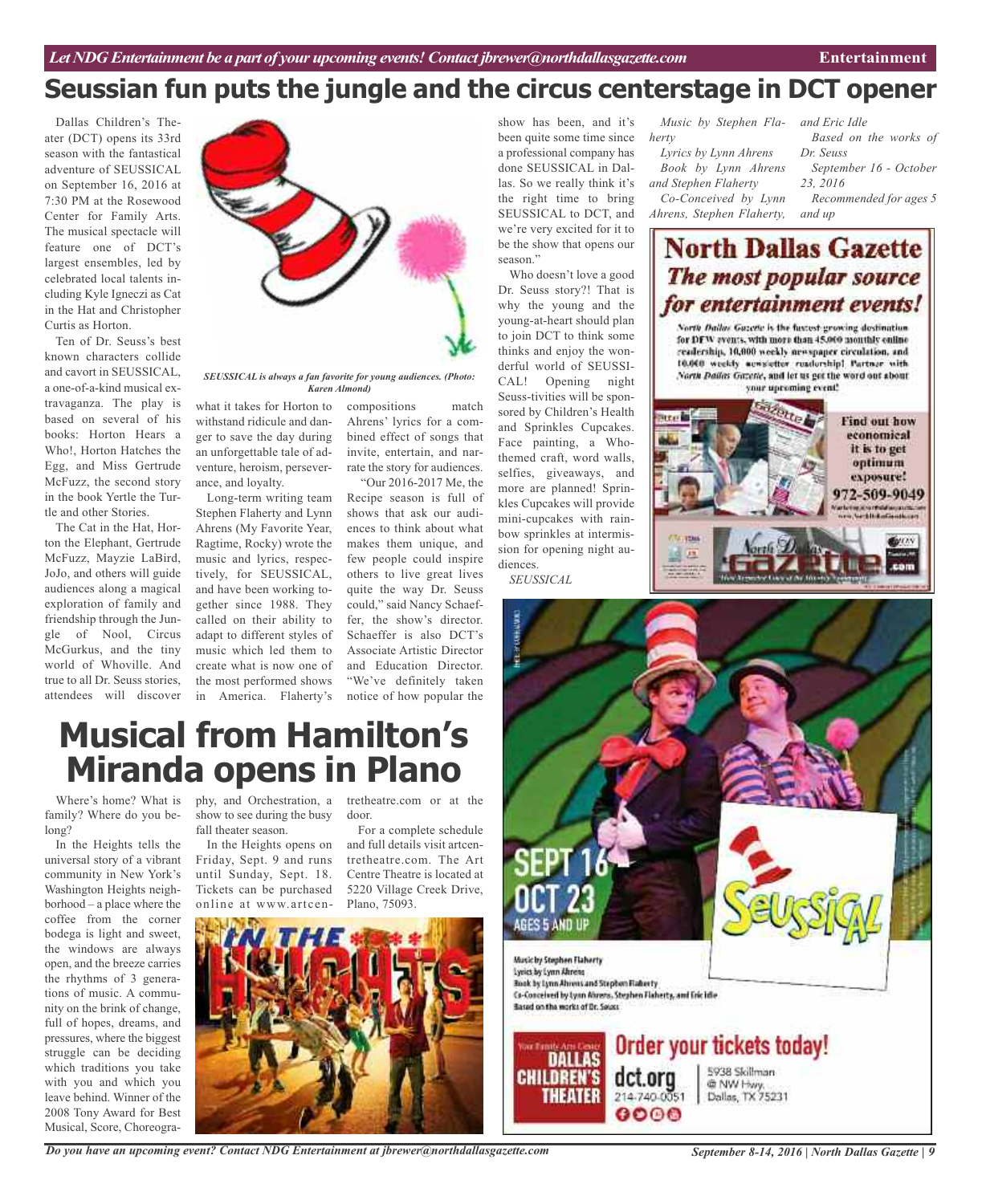

## **Rivals prepare for annual SWA Classic showdown**

the year" in college football and an endless list of DI colleges roll off the tongue. Add in "and the halftime showdown," and the list narrows down to one: the Southwest Airlines State Fair Classic between Grambling and Prairie View A&M.

The stage is set for this year's event, with the Cotton Bowl slated to host the two teams at 4 p.m. on Oct. 1.

It's a storied rivalry on the football field between the two Historically Black Universities, but unlike any

Ask about "the game of other game at the collegiate level, the rivalry carries on into halftime as both schools muster up first class, energetic and wild marching bands.

> The event will actually cap off an entire week of celebrations for students and alumni, as well as fans, of both universities. All of which will kick off with a press conference on Monday, Sept. 26 at 11 a.m. in the City Hall Flag Room. More events sponsored by each school's alumni will lead up to game time. More info is available at www.alwe.com.

## **Plano's Oak Point Park is the place to be as balloons take flight from Sept. 23–25**

2016 will mark 37 years of ballooning…Join in the celebration at the InTouch Credit Union Plano Balloon Festival, a spectacular threeday event beginning at 4:00pm Friday, September 23rd at Oak Point Park, 2801 E. Spring Creek Parkway. This action packed weekend event offers something for everyone; entertainment on the FOX 4 Community Stage and KLUV Main Stage, Friday and Saturday evening glows, Saturday evening spectacular fireworks, presented by Bimbo Bakeries USA, special kids art activities in the Central Market Kids Fun Zone, and of course the kaleidoscope of colors provided by the 40 hot-air balloons. The balloons will launch Friday at 6:00pm, Saturday at 7:00am and 6:00pm, and Sunday at 7:00am and 6:00pm (weather permitting).

BALLOONS...The major draw for the balloon festival will be the 40 magnificent,

## **CHAMBERS,** continued fromPage <sup>8</sup>

series highlights five industries that underpin the Texas economy; Energy, Financial Services, Healthcare, Telecom/Tech, and Transportation.

"Our goal is to present information that both chambers and business leaders can use to be more effective in pursuit of our common goal – stronger, more profitable businesses that understand business'role in solving the challenges faced by Black Texans," said Charles O'Neal, President of TAAACC. "The dynamic growth of Texas' Black population coupled with exponential growth in the number of Black-owned businesses puts Texas squarely among national leaders in efforts to improve

Black lives by creating solutions."

The Governor's Office of Small Business will join us to offer presentations on the future of Black entrepreneurship and expanding access to business skills, while members of the Texas Legislative Black Caucus will preview the upcoming Legislative session. Of special interest is an entire separate workshop track Friday afternoon focused on State of Texas construction opportunities.

"Because access to capital is always high on the list of challenges of business owners face, the US Black Chambers, Inc. will roll out details of a new business line of credit made available through New Orleans-based

Liberty Bank," noted O'Neal. "We expect that Houston's Unity Bank will also be present to maximize its outreach to businesses across the state. We also believe that presentations by Black mayors of Texas cities will enlighten those who aren't aware that more than forty Texas cities have Black mayors. That leadership represents millions of dollars of contracting opportunity."

The two-day conference kicks off with the annual TAAACC Golf Challenge. According to golf honorary chair James Harris, HEB Diversity Manager, the 12:30 PM shotgun start on Thursday at Austin's Avery Ranch Golf Club will signal the opening of "Building for the Future." For more information visit www.taaacc.org.



colorful, hot air balloons. Fun for all ages, are the special shapes that attend the festival. Special Shapes attending this year include: High Diddle Diddle, Joellythe Baby Bee, Betty Jean the Butterfly, Peg Leg Pete the Pirate Parrot, Purple People Eater, Pepe, and the new Bimbo Bear.

THRILL SEEKERS ... For the adventurous, the RE/MAX parachute team will perform Friday, Saturday, and Sunday afternoons at 5:30pm, jumping from their plane over the park and landing right in the middle of the launch field. Friday and Saturday evening, some of the balloons will provide a breathtaking sight as they inflate and glow after it gets dark. This is a must see!

SPECTATORS ... Over the years, the Festival has grown in the number of balloons and in the special activities that are planned for spectators. Concerts will be provided Friday and Saturday evening. We will wrap up Saturday evening with our very popular spectacular fireworks show, presented by Bimbo Bakeries USA.

RUNNERS… Why not join in the Half Marathon, 5K or Family Fun Run?

Runner's will take off and seemingly float along the course after a one-of-a-kind start like no other. At 7am, a balloon launch (weather permitting) will fill the skies overhead for miles and miles making runners spirits soar. The course will lead back to the Festival grounds where the race bib earns the runners a fabulous hot breakfast. Runners can expect a great technical shirt, custom medal, and awesome winner's trophies. Again this year the male and female over all half marathon winners will receive a custom designed winners ring. These rings have been custom designed by Olschwanger Jewelry

See AIR, Page 11





*NDG Entertainment Ticket Giveaway!!! Follow North Dallas Gazette on Facebook, Twitter and Instagram to keep up on all the latest!!!*

*10 | September 8-14, 2016 | North Dallas Gazette*

*Do you have an upcoming event? Contact NDG Entertainment at jbrewer@northdallasgazette.com*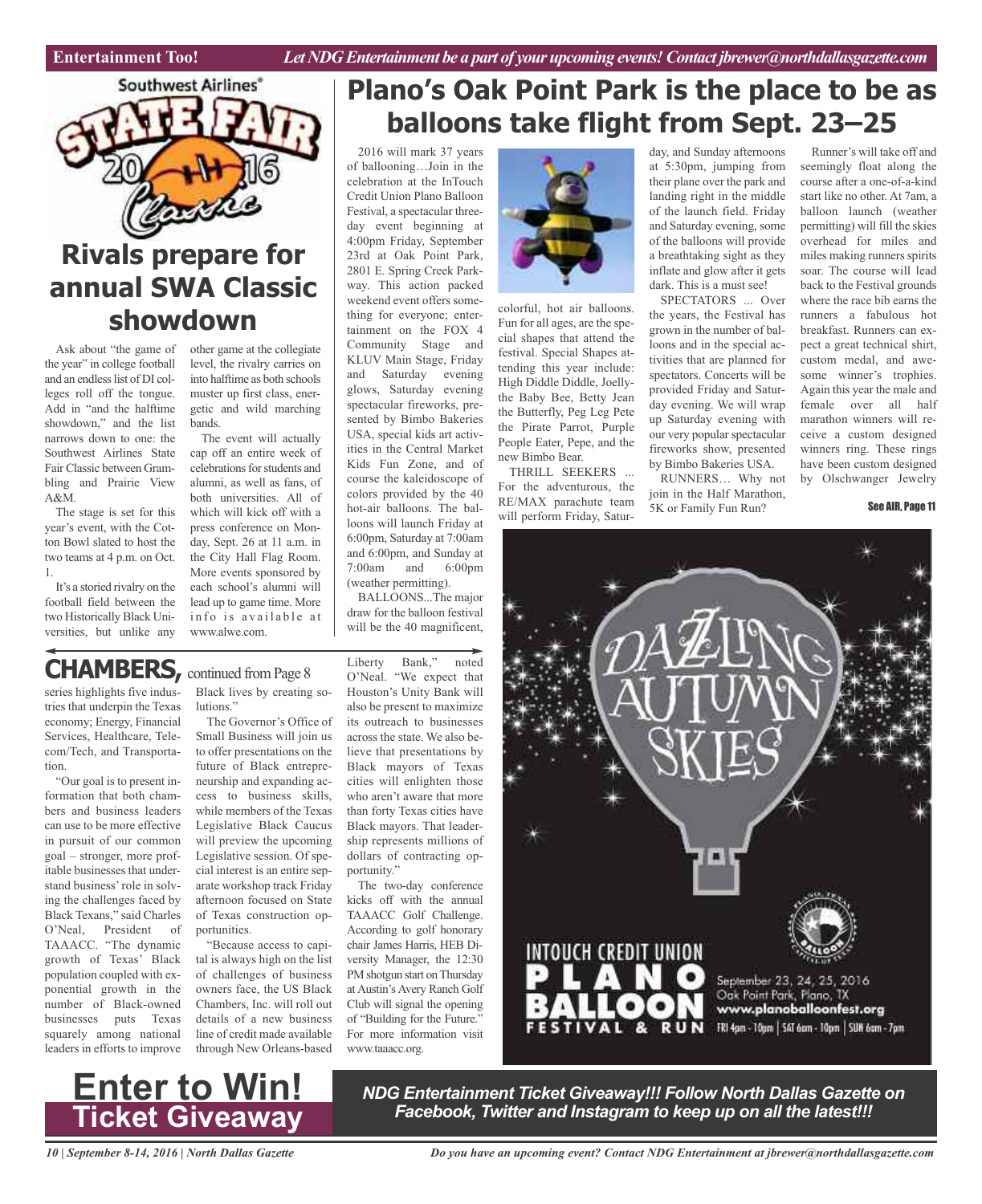Designs and will be presented at the awards ceremony. Two additional complimentary tickets (race bib admits the runner) and parking (provided by the race bib) will be an incentive to

bring your own cheering section. Register at www.planoballoonfest.org

FOOD ... oh yes ... we have food. Literally something for everyone, and with the variety of items being

## **GOP,** continued from Page <sup>3</sup>

candidate to make this argument during this whole election cycle.

Clinton wants to continue to relegate Blacks to nonperforming schools versus allowing parents to take their tax dollars to whatever school they deem best for their child, even though Clinton, Obama, and most members of the Congressional Black Caucus opted for private schools for their kids. That's not racist? Trump is a huge supporter of school choice.

These same Blacks are the ones who continue to ignorantly promote the notion that Republicans must and should speak before Democratic groups like the National Urban League, the NAACP, or the National Association of Black Journalists (NABJ).

This is extremely insulting to me as a fellow Black Republican, but it is far easier for them to complain about Trump rather than provide a group of Black Republicans for Trump to engage with. We don't need the above liberal Democratic groups to validate our leaders or to prove that they are not racists.

Following their logic, White Republicans must speak before radical pro-homosexual groups like the Human Rights Campaign

(HRC) in order to prove that Republicans are not homophobic, yet no one makes this argument.

It seems that only when it comes to the Black vote do Black Republicans demand that we pay homage to those who are part of the Democratic base in order to reach out to the Black community.

Memo to the Trump campaign and the GOP: You have to start working with Black Republicans who have significant political experience and institutional memory about the party if you want to move the Black community towards the Republican party in this and future election cycles.

If you don't believe me or you don't want to recognize my argument, then I simply submit to you the past two weeks of constant embarrassing media appearances by supposed Black surrogates from the Trump campaign and the Republican Party as exhibit A.

This is what happens when you want to hire people who you are "comfortable" with versus those who know what the hell they are doing.

Whenever a surrogate is getting more exposure than the principal (South Carolina preacher Mark Burns), there is a problem. Whenever a campaign has to explain

**FEED,** continued from Page <sup>4</sup>

the stiffness gradient—how stiffness changed throughout the tissue scaffold—was the key driver in how cells aligned themselves, rather than stiffness itself. Knowing this, researchers were able to organize breast cells into various structures, including continuous, long tubular shapes similar to those in breast tissues, with control of tube spacing.

"We know many people receive mastectomies and many of them do reconstruction, but none of these reconstructed breasts are functional," Hsia says. "We believe we're on our way toward achieving that." The study appears in the

journal Bioengineering and Biotechnology. *Source: Carnegie Mellon*

*University and Futurity*

served this year, no one should leave hungry. Thanks to the participation by local non-profit agencies, independent vendors, and sponsors we have everything you can imagine. Hungry for funnel cakes - we got 'em, love a corn dog - we have

away something a surrogate said or did, there is a problem. Whenever the media questions the party credentials or lack thereof of a surrogate, there is a problem. The Republican Party needs to bring the Black Republican adults onto the scene or these media debacles will continue and we will most assuredly lose the presidential election.

No longer can the Republican Party hire Blacks simply for race insurance. This is about winning the "race" for the White House, not hiring simply because of race. In my columns, over the past four years, I have warned that we would come to this

But as opposed to embracing my message, the party

impasse.

the best in town, turkey legs - check out Dickey's booth, over 30 concessionaires, so many choices … so little time!

FUN...For the past 36 years, this event has been organized and designed to provide entertainment for

was too busy attacking me and attempting to discredit me for "being too critical" of

Maybe those Black Republicans who have the requisite experience and institutional memory should simply self-identify as a Black Democrat; then MAYBE the party will recognize them! Raynard Jackson is founder and chairman of Black Americans for a Better Future (BAFBF), a federally registered 527 Super PAC established to get more Blacks involved in the Republican Party. BAFBF focuses on the Black entrepreneur. For more information about BAFBF, visit www.bafbf.org. You can follow Raynard on Twitter

the party.

the entire family. The Central Market Kid's Fun Zone is filled with a 'free Kids Korner', huge inflatables, and more.

Young and old have much in common when they are enjoying the colorful balloons that will fill the skies

over Plano, September 23, 24 & 25. Come make memories for your family.

For additional information please check out the official event website: www.planoballoonfest.org or follow us on twitter and facebook.



A TICKETSURANCE MEMBERSH P PLAN SUBSIDIZES THE COST OF FEES AND FINES RESULTING FROM AN ACCIDENTAL INFRACTION OF YOUR LOCAL OR STATE LAW

A TICKETSURANCE **PLAN CAN PROTECT** YOUR BUDGET FROM **UNEXPECTED, COVERED SITUATIONS** LIKE:



missionen O stileheiser O forbetantzinteiser O klispinnisserss mak unterstate mentionen mental state www.userat

*For the 411 in the community, go to www.northdallasgazette.com*

*September 8-14, 2016 | North Dallas Gazette |11*



@Raynard1223.

## **We buy 1998-2006 Models**

- *• Must be in good running condition*
- *• Title must be free from liens*
- *• Easy steps to follow, hassle free selling processing. No ad posting, no games with dealership sales.*

*• Quick transaction, you get your cash fast. We pay you on the spot.*

**Call today for appointment at your location 1-972-432-5219 Leave message if no answer, someone**

**will get back to you.**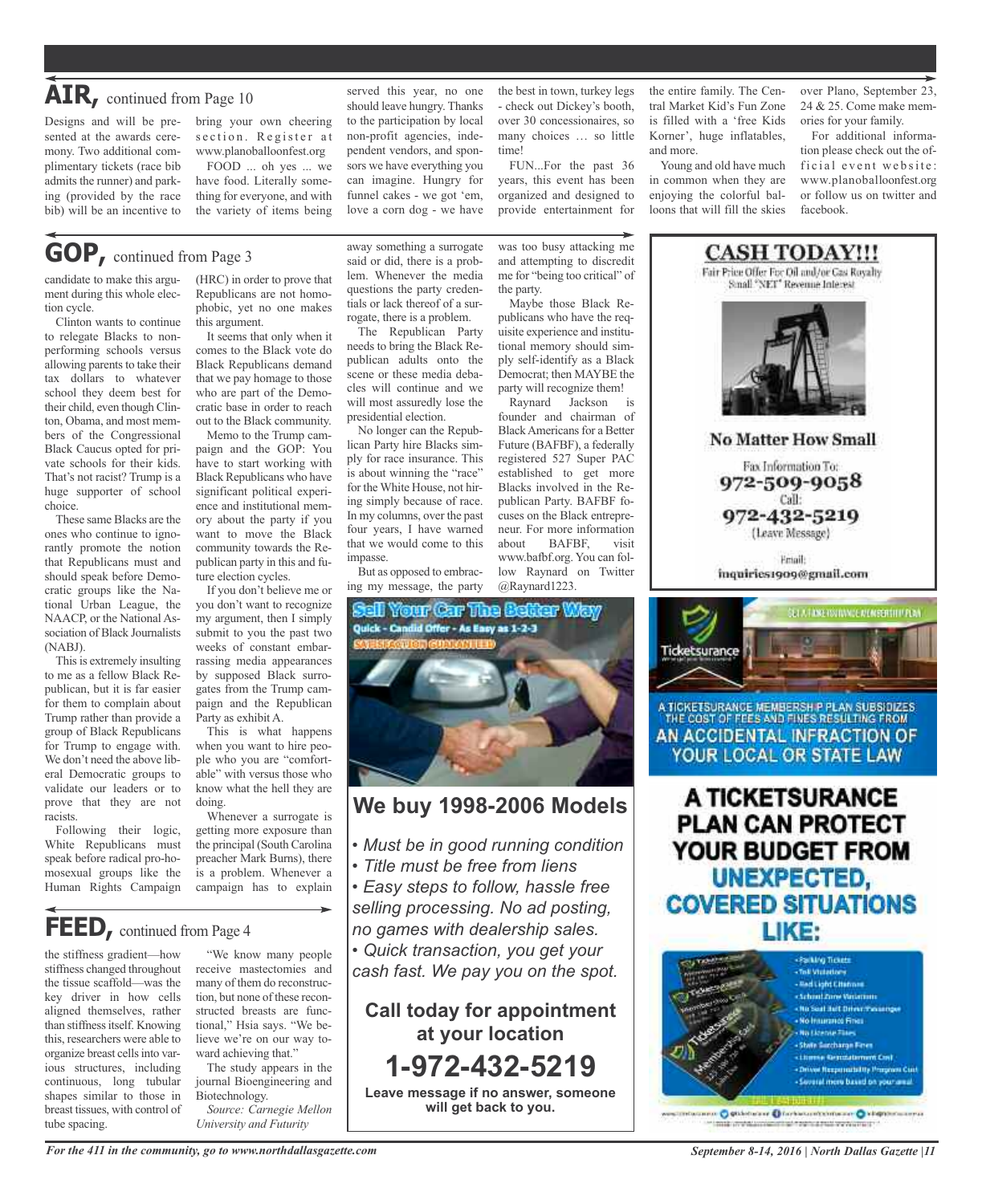# **Six ways to save on the next car you buy**

By Nathaniel Sillin

Looking for an ecofriendly subcompact or the thrills that come with a sports car? Perhaps the practicality of a sedan or a spacious SUV better fits your needs? No matter what type of vehicle is calling your name, planning your purchase can help you save as much money as possible.

Consider these six savings tips while shopping for your next car. Whether you're concerned about upfront, monthly or long-term costs, there's something

## **DISD,** continued from Page <sup>1</sup>

"Our hope is to do our best with the money that we have to expand all three of those programs, but that's a challenge given that there was \$105 million on the table with the TRE that we won't have access to this year," said board member Dustin Miller. "We'll be looking for possible cuts in other areas in order to free up money to fund those programs."

Tightening the belt of a large school district to secure funds for programs that have proven viable is an obvious choice on the surface, but the district still has the responsibility to maintain its standard existing services to students as well. The initial enrollment numbers suggest the DISD may also lose state money, so finding those cuts may be even more difficult.

topic."

Dan Micciche, who was

"There's only so much you can cut before those cuts become Draconian cuts, and 80 percent of our budget are people," board member Miguel Solis said. "You can only cut so much before you get to the point where you have to cut people. I'm not suggesting that that's what we plan to do anytime soon, but that's the reality of the situation. That was the reality of the situation a few weeks ago when we were talking about going after the TRE."

There is always the option of pursuing a later vote on TRE, but timing can mean a lot in TRE elections. The Frisco ISD recently called a



here that can help you.

similar referendum on a nonelection date and the measure failed, due in part to having a low voter turnout. The DISD administration fears it might face the same obstacle. "We think it's going to be 70 percent (voter turnout in November)," Hinojosa said. "The difference between that and next November? The last two times there was an election without a governor and without a president on the ballot, the turnout was 6 percent. So the difference between 70 percent and 6 percent is huge, and like in Frisco with a special one, you run a big risk of not getting enough people out who have an interest in this

1. Look for a fuel-efficient car. Buying a hybrid or all-electric vehicle rather than a gas guzzler could

named president of the school board following the debate over the TRE, said the district will make do with what it has for now, but cited a gap in how far current resources can go to meet the needs of the future.

"Dallas has the highest child poverty rate in the nation," Micciche said. "Dallas ISD has one of the very lowest tax rates in the North Texas region. DISD can

Drivers: Owner Operators! Home Daily, Benefits! CDL-A, 1Yr. Exp, Great Driving Record, Pneumatic Tank & End Dump. sunsetlogistics.com **817-589-1455**

TISEO PAVING COMPANY 419 E. Hwy. 80, Mesquite, TX 75150 Tel: (972) 289-0723 Fax (972) 216-5637 www.tiseopaving.com

Performing Concrete Street Paving in the Metroplex Area We Accept Subcontracting Bids For All Public Works Projects in the Dallas Area. We Are Accepting Applications for Concrete Mixer Drivers and Heavy Equipment Mechanics

**Equal Opportunity Employer** 

help you save money on long-run fuel costs. Plus, state and federal tax credits might give you some additional upfront savings.

If you're sticking to a fully gas-powered car, you can still save money by choosing a fuel-efficient model. Once you pick a class of car and determine your budget, use theEnvironmental Protection Agency's miles-per-gallon rating for each vehicle to estimate and compare the

pursue the initiatives on much more limited basis without a tax increase. While every government and business entity can certainly improve its efficiency to some extent, the district's resources are limited, and the needs of the students are greater than in most other districts<sup>"</sup>

Hinojosa said the DISD will be OK financially for the upcoming school year,



2. Compare the long-term costs of different cars. In addition to fuel, consider the long-term costs of maintenance, repairs, insurance, taxes, depreciation, fees and financing.

monthly fuel costs.

To help you with the calculations, Kelly Blue Book has a 5-Year Cost to Own tool that lets you compare long-term costs for 2015 and 2016 models. Edmunds's True Cost to Own® tooldoes a similar

but needs to find \$30 million somewhere in the budget to continue improvement on the three key

"These three things are very important to us, and we've got to fund them in the future," Hinojosa said. "These three are strategic initiatives that are high priority. So we're going to have to balance all of our

areas in question.

other needs."

models. 3. Buy a "new-to-you" car. Buying a used car rather than the equivalent brand-new model can usu-

ally save you money. However, you'll want to look at each used car on an individual basis. Consider how it feels during a test drive and its history if you can access it.

thing for 2010 and newer

You may be able to buy a

See CAR, Page 16

**Cabinet Makers Wanted:** Now Hiring, Full Time, Excellent Pay, **Benefits** Flower Mound **469-702-2570**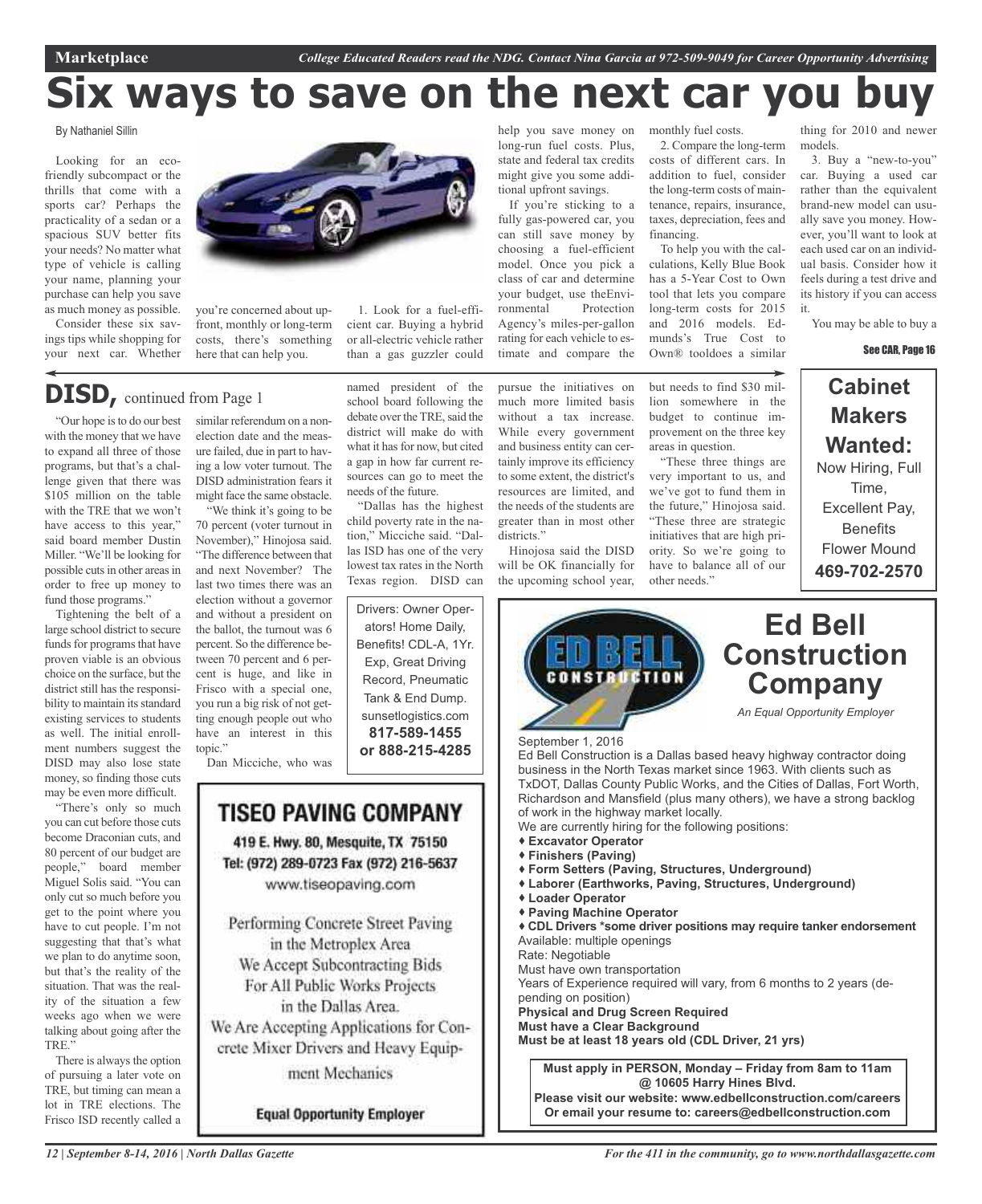## *On a quest for qualified candidates? Contact Nina Garcia at 972-509-9049* **Career Opportunity**

# **Freelancing is redefining the concept of work in the USA**

By Lucas Franco de Siqueira *NDG* special Contributor.

Millennials, the generation born from the 1980s to the 2000s, are facing far more difficulties to find jobs than previous generations according to the Pew research center. The recession of the early 2000s and the financial crisis of 2008 has changed the economy and postponed the retirement of baby boomers. Therefore, limiting the spots open to Millennials right off college.

Thus, Millennials are being forced to redefine their comprehension of work and productivity. And freelancing seems to be the answer for long waits after sending resumes to 9-to-5 corporate positions without success.

Sara Horowitz, the founder and executive di-

**DALLAS COUNTY**

**SHERIFF'S**

**DEPARTMENT &**

**CONSTABLE**

**OFFICES**

**NOTICE OF WRITTEN EXAMINATION FOR DEPUTY I POSITIONS**

Register in person Wednesday, August 17, 2016 – Wednesday, August 31, 2016 Renaissance Tower 1201 Elm Street, 23RD FLOOR Dallas, Texas 75270

**Visit our website at**

**www.dallascounty.org for details. EOE**

rector of Freelancers Union, has written to the United States Department of Labor website, "More than 53 million Americans are now earning income from work that's not a traditional 9-to-5. That's 1 in 3 workers."

The rise of platforms such as Uber, Fiverr, Tispr, and Airbnb prove the increase of freelancing as a successful movement. These platforms connect the suppliers to the consumers without bureaucracies and unreasonable prices. Fiverr, an online marketplace that offers a multitude of services beginning at \$5 to customers worldwide, disclosed that 76 percent of sellers were Millennials in 2015.

Freelancing offers flexibility of schedule, side sources of income for the ones that have full-time jobs, and a different understanding of what is possible for this generation facing shortages of jobs.

Rumwald Le Guevel, a 28 years old staff accountant by day and Uber driver by night said, "I love being an Uber driver because I can interact with different people, make money, and listen to audiobooks when there is no passenger, so I feel that I am using my time wisely."

Being a freelancer is becoming more seductive

## **North Dallas Gazette is looking for a Writer / Stringer in the Irving Area.**

Candidate would cover Irving City Council Meetings & Irving ISD Board Meetings.

Also, Candidate would be a contributing writer, submitting general interest stories from the Irving area.

Interested?

**Send resume and writing samples to: inquiries1909@gmail.com**

## **Experienced Print & Web advertising Indoor sales.**

12.00 to 15.00 per hour against commission. Candidate must have 3 years of Verifiable experience. Must be able to sell minority Media, Print & Web 25 to 30 hours weekly. Must be highly motivated and a Self-Starter.

**ONLY EXPERIENCED ADVERTISING CANDIDATE SHOULD APPLY.** Send Resume to:

**Inquiries1909@ gmail.com** Or leave message @ **972.432.5219**

every day as people strive to have healthier lifestyles and work with their passions. Millennials can work their schedules according to preferences and be pro-active instead of waiting on the goodwill of human resource departments.

What do you think of being a freelancer? If you haven't tried it, it seems that now is the time to take a shot at it and understand better where our economy is heading.



**Attention Suppliers of Goods, Services and Construction**

**Review Competitive Opportunities at www.bidsync.com**

**www.garlandpurchasing.com**

**972-205-2415**



**OFFICER OR FIREFIGHTER!**

• Competitive wages<br>• Array of benefits<br>• Education incentive pay<br>• ...and more

REGISTER ONLINE TO TAKE THE CITY OF IRVING'S NEXT CIVIL SERVICE ENTRANCE EXAM

## *www.cityofirving.org*

*The City of Irving does not discriminate on the basis of race, sex, religion, age or disability in employment or the provision of services.*

**Statewide African American Press\Association is seeking a statewide sales representative.**



The Texas Publishers Association is seeking a statewide sales representative to

represent the overall sales objective for the organization. Individual must have a proven sales track record with local and regional sales strategies.

Also the individual must be:

- A self-starter
- Have excellent written and verbal communication skills
- A visionary
- Professional

• Have excellent organizational skills Previous advertising agency and direct sales experience a plus. Position is commission based.

Serious inquiries only. **Please email resume to inquiries1909@gmail.com or leave a message for the position at 972-432-5219.**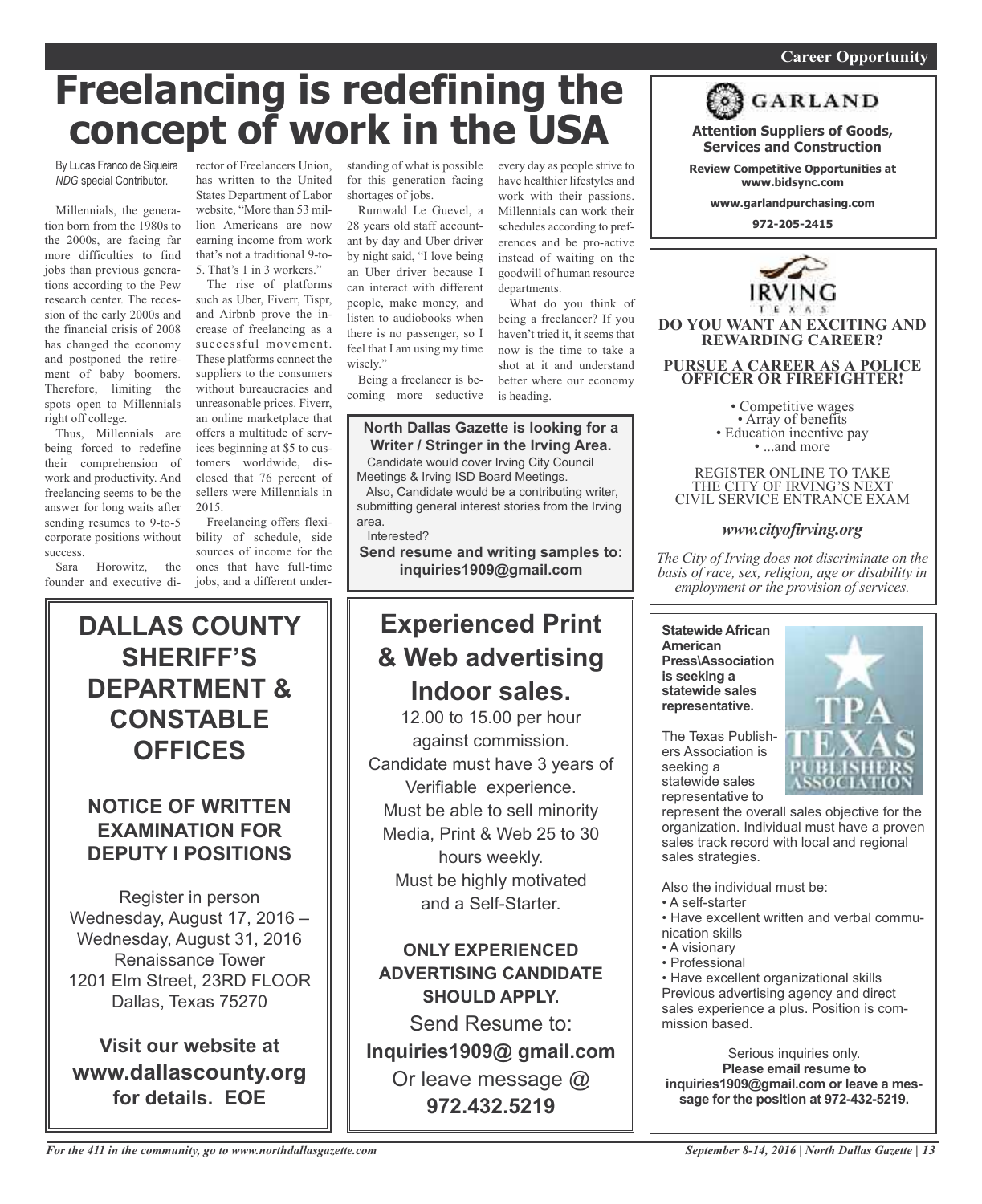## **Church Happenings www.NorthDallasGazette.com**

### **BETHEL BIBLE FELLOWSHIP, CARROLLTON (A PLACE TO BELONG)**

**September 11, 9:45 a.m.** You're invited to our Sunday Morning "Prayer and Meditation" followed by Morning Worship Service at 10 a.m. See what God is doing through and with us; you will be blessed.

**September 14, 7 p.m.** Join us in Wednesday's Prayer and Bible Study Class with Senior Pastor Woodson and Pastor Brenda Patterson teaching a series on "Design for Discipleship, Book 4, Chapter 4." Spiritual maturity is God's desire for you. It's Time to Grow; Ephesians 4:12 & 13.

Dr. Terrance Woodson, Senior Pastor 1944 E. Hebron Parkway Carrollton, TX 75007 972-492-4300 www.bethelbiblefellowship.org

## **CHRIST COMMUNITY CHURCH IN RICHARDSON**

 $\mathcal{L}_\mathcal{L}$  , where  $\mathcal{L}_\mathcal{L}$  is the set of the set of the set of the set of the set of the set of the set of the set of the set of the set of the set of the set of the set of the set of the set of the set of the

### **September 11, 8:45 a.m. and 11 a.m.**

You're invited to our Morning Services as we worship, honor and praise God for His blessings.

### **September 11, 12 Noon Until 5 p.m.**

You are invited to "Feed the Children" around the world from the Richardson Civic Center, City Hall 411 W. Arapaho, Richardson, TX 75080 - View Map

### **September 14**

Join us at 12 Noon with Rev. Viveca Potter teaching on the Word of God; come back at 6:45 p.m. for Corporate Prayer and stay for Senior Pastor Autry at 7:30 p.m. teaching the Word of God. Our youth will come for Food and Fellowship at 7 p.m. followed by Bible Study at

7:30 p.m. Dr. Terrence Autry, Senior Pastor 701 Centennial 972-991-0200 Richardson, TX 75081 www.Christcommunityrichardson.org

### **FELLOWSHIP CHRISTIAN CENTER CHURCH IN ALLEN "THE SHIP"**

 $\mathcal{L}_\text{max}$  , where  $\mathcal{L}_\text{max}$  , we have the set of  $\mathcal{L}_\text{max}$ 

**September 11, 8 a.m.** You're invited to our main campus at 200 West Belmont Drive for morning service and a blessing from God; followed by our Sunday Worship Services at Bolin Elementary School in Allen, Texas 75002 and bring someone with you and see them blessed by God.

**September 14, 12 p.m.** Join us in our Wednesday's 12 Noon-Day Live, Prayer and Bible Study and/or our Wednesday Night Live, Prayer and Bible Study at 7 p.m. to learn more about God's Word at the Joycie Turner Fellowship Hall,

200 West Belmont Drive in Allen. Be encouraged by God's plan for your maturity and His glory; and most of all, be prepared to grow.

Dr. W. L. Stafford, Sr., Ed. D. Senior Pastor 5705 Cheyenne Drive at Bolin Elementary School in Allen 75002 for Sunday Morning Worship and the Admin. Building Address is 200 W. Belmont Drive Allen, TX 75013 972-359-9956 www.theship3c.org  $\mathcal{L}_\mathcal{L}$  , where  $\mathcal{L}_\mathcal{L}$  , we have the set of the set of the set of the set of the set of the set of the set of the set of the set of the set of the set of the set of the set of the set of the set of the set

### **INSPIRING BODY OF CHRIST CHURCH, Let's Go Fishing! MATTHEW 4:19**

**September 11 7:30 and/or 11:30 a.m.** You're invited this Sunday as we praise, worship, honor and magnify God's Holy name.

**September 12, 7 p.m.** Join us in Monday School as we grow in God's Word and learn what God has to say to us.

Pastor Rickie Rush 7701 S Westmoreland Road Dallas, TX 75237 972-372-4262 www.Ibocchurch.org  $\mathcal{L}_\mathcal{L}$  , where  $\mathcal{L}_\mathcal{L}$  is the set of the set of the set of the set of the set of the set of the set of the set of the set of the set of the set of the set of the set of the set of the set of the set of the

## **MT. OLIVE CHURCH OF PLANO (MOCOP)**

**September 11, 10 a.m.** Join us for Worship Service as we praise and worship God for His Honor and His glory; and don't forget to comeback at 7 p.m. for our Brazilian Church.

**September 14, 7 p.m.** You're invited to our Wednesday's Bible Study class; you will learn what God has to say to us. Come to be encouraged by God's plan for your spiritual growth and His glory.

Pastor Sam Fenceroy Senior Pastor and Pastor Gloria Fenceroy 300 Chisholm Place Plano, TX 75075 972-633-5511 www.mocop.org

**SHILOH MBC IN PLANO (WHERE**

 $\mathcal{L}_\mathcal{L}$  , where  $\mathcal{L}_\mathcal{L}$  is the set of the set of the set of the set of the set of the set of the set of the set of the set of the set of the set of the set of the set of the set of the set of the set of the

Investors Liquidation Sale: **Laurel Land Cemetery Burial Plot For Sale (one space) Section # 3, Space # 15, Lot # 20**



Laurel Land Cemetery charges for cost of single Plot: \$3995.00 Discount Amount, if you act right away: <\$1745.00> (your savings) Your Cost: \$2250.00

> **Call Today! 972.432.5219** (leave message,if no answer)

**COMMUNITY BECOMES FAMILY)**

### **August 14 – October 10, 2016**

You're invited to our Shiloh Bible Institute - Fall Classes. The cost is \$15 per class and is open to members, family, and friends interested in learning about the Bible. Click here for more information and online registration.

### **September 11, 8 a.m. And 11 a.m.**

Join us for Worship Services and fellowship as we give God all glory, honor and praise.

## **September 14, 7 p.m.**

You're invited to our Wednesday's Bible Study to learn more about God's Word. Come and be encouraged by God's plan for your maturity and growth; it's all for His glory and His honor.

Our church ministries offer opportunities for motivation and growth; join us and see. Be blessed of the Lord.

Dr. Isaiah Joshua, Jr. Senior Pastor 920 E. 14th Street Plano, TX 75074 972-423-6695 www.smbcplano.org



Kedra A. Flowers CPA PC

## www.**IRSsafe**.com

NDG now has a "Special Advertising Package"for churches and non-profit organizations that need to let the community know about your Special Event.

## Opportunity You Can Measure...

## **Church Events**

- Church Anniversary
- Pastor's Anniversary
- Women's Day
- Men's Day

## **Non-Profit Org. Events**

- Fundraisers
- (Concerts)
- Special Events
- (Personal or Community)

## Special Rate \$199

(Black & White, per insertion) Ad size - 4.905"x 6"(Quarter Page, B&W) (NOTE: Color Ad \$75 extra per inserion) Production disclaimer - NDG ad meake-ready is not included in promotion. Layout/production of "copy ready"ad will be a nominal extra cost. E-mail ad copy to: Marketing@NorthDallasGazette.com or call our Marketing Department today! 972-509-9049

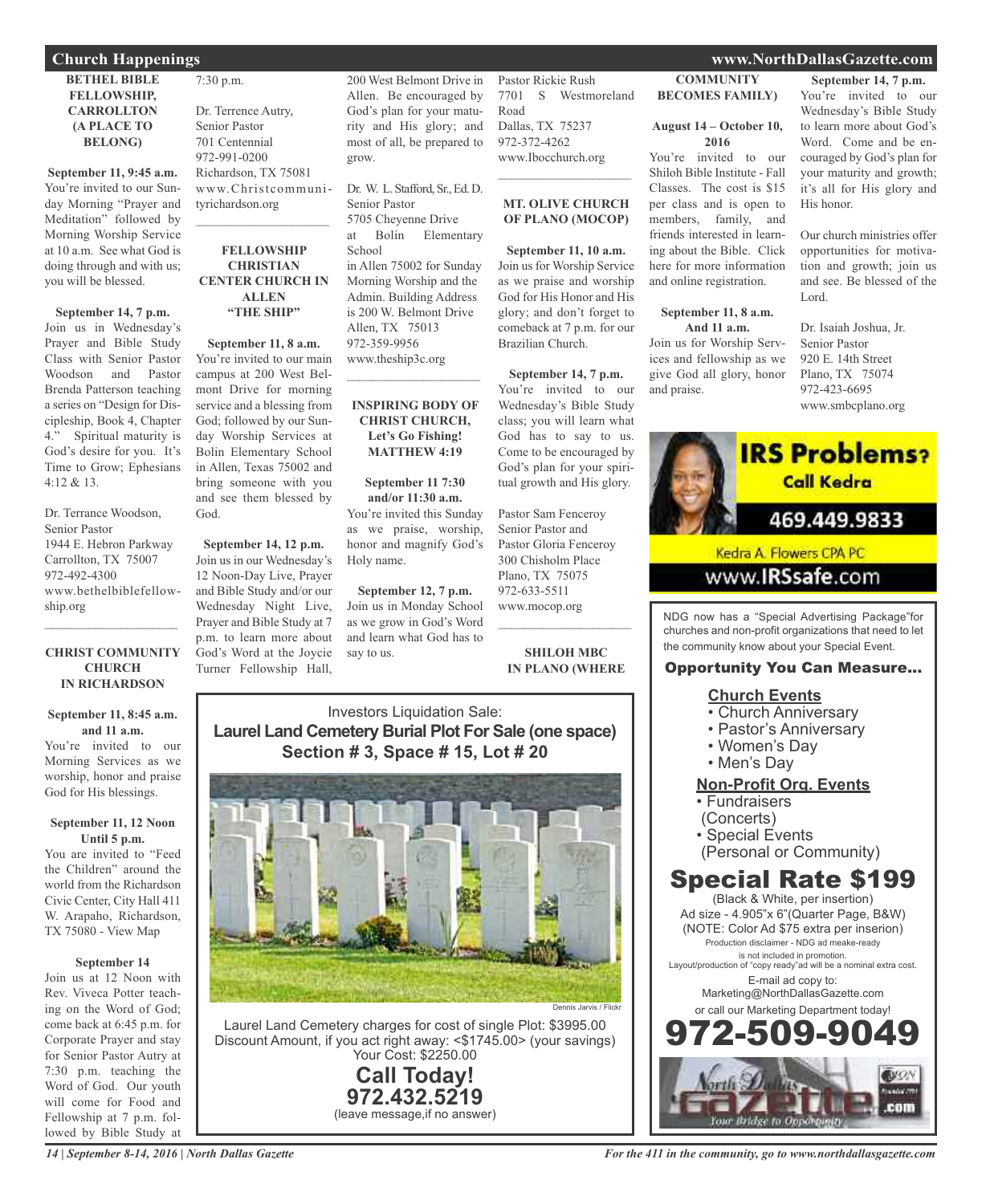

*Send email to: businessoffice@ northdallasgazette.com to sign up for Sister Tarpley's weekly electronic newsletter.*

"For we wrestle not against flesh and blood, but against principalities, against powers, against the rulers of the darkness of this world, against spiritual wickedness in high places." **Ephesians 6:12**

Have you ever heard someone say, "I will never do business with that man that professes to be a Christian" again?

I have heard this comment about Christian believers. This comment represents the battle that rages against us by the enemy of our soul to destroy the witness and effectiveness of Christian believers.

As believers, we must realize that we are in a war a war for the souls of men, a war to discredit all that a believer stands for, a war

ww.theship3c.org

Early Morning Service

Alice TX 75013

 $0.004m$ 

0 W. Belmunt Drive

Christian against Christian. Satan's ploy in the life of believers is to do several things to make them "Ineffective" as a skilled warrior of God.

First, he wants to discredit them by allowing them to fail other people in their community or business services. This often shows up in failing to perform what they committed to do or performing in an unsatisfactory way.

Sometimes, this is a result of a downright failure of the believer to perform with excellence. In other cases, it may be a misunderstanding in the midst of the service that causes strife and division instigated by the enemy.

The result in both cases is the same: a division among Christians and even non-Christians, further resulting in a "damaged witness" for Christ.

The apostle Peter admonishes us to, "They may by your good works, which they shall behold, glorify

reflect on the past with **Historical Perspectives from Sister Tarpley**

<sup>a</sup> city councilmember in Carrollton.

972.359.9956

**Nory Demectors** 

1450 Ethnologies Drug-

Allen, 1X 75002

Second Keyboardist Needed: Please CaB For Info

DE Fellowship Christian<br>BIB Center Church

200 W. Bernsht Drive . - Allen, TX 75013 A Kingdom Building Church

Wadnasday Night Live

**DO W. Retroem Days** 

Allen, TX 75013

that is designed to divide God in the day of visitation. . ." **1 Peter 2:12**.

> There are times when each of us is thrust into situations out of our control. Defeating Satan in these battles requires extra communication with those with whom we are dealing.

If the motive of your heart is to do right, then God will give you favor in order to work through these difficult spots. God will show you where the enemy is seeking to make you ineffective.

As stated, we are waging



**Spiritual warfare**

*Mr. Young Sung, Korean Community Leader, Steve Babick, Deputy Mayor Pro Tem, City of Carrollton, Sister Tarpley, Religious Editor, North Dallas Gazette and Mr. Brad Jun, Marketing Director for Today's Comfort Store*



a spiritual war that is not flesh and blood. We must fight this war with spiritual weapons applied to practical daily living.

Being the Real Thing. "For the froward (disobedient) is abomination to the Lord: but His secret is with the righteous." Proverbs 3:32.

Coca-Cola had an advertising slogan that said, "It's the real thing." People are desperately looking everywhere for the real thing.

As we live in a day when technology can make us believe something that isn't, actually is. Animation

in movies today is so advanced they can make you believe actors are achieving the most extraordinary feats.

It is the ultimate deception. I believe that there is one thing that caused Jesus to get angry about more than anything else. It is when religious people do things inconsistent with what they are taught.

Hypocrisy is a form of deception designed to make you believe something isn't reality. Being devious is a form of deceit.

### See BORN, Page 16









Islah Joshua, Jr. Fustor

SMBC: A church Focused on Excellence while Teaching the Word. Preaching the Gospel, Reaching the World

Worship Times: 8 and 11 a.m. Sunday School: 9:45 a.m. Mid-week: Wednesday at 7:00 p.m. Youth Church: Every 3rd, 4th, and 5th Sunday at 10:45 a.m. AWANA: Wednesday at 6:30 p.m. Contact Information: 972-423-6695 www.smbcplano.org

*For the 411 in the community, go to www.northdallasgazette.com*